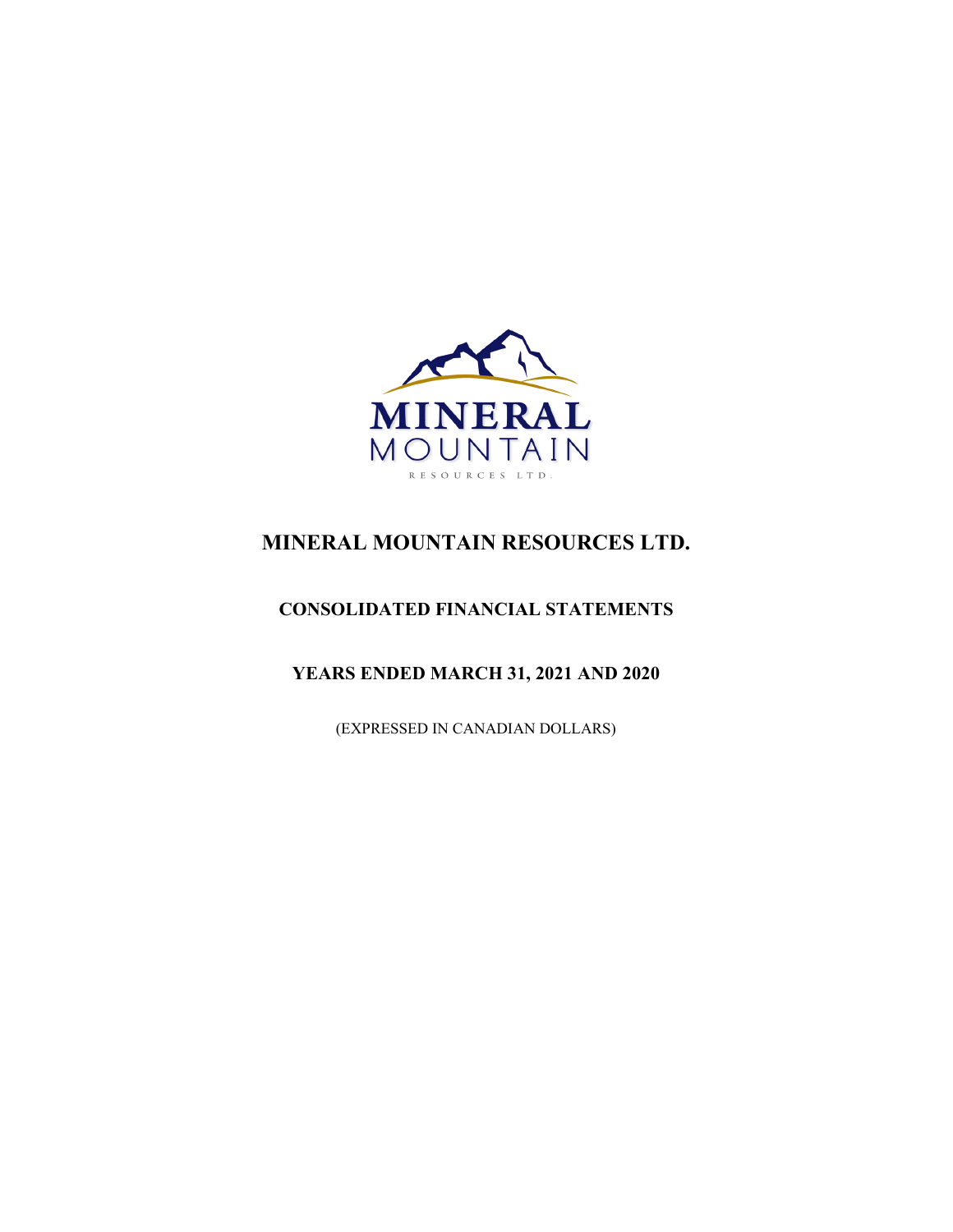

DALE MATHESON CARR-HILTON LABONTE LLP CHARTERED PROFESSIONAL ACCOUNTANTS

#### **INDEPENDENT AUDITOR'S REPORT**

#### To the Shareholders of Mineral Mountain Resources Ltd.

#### **Opinion**

We have audited the consolidated financial statements of Mineral Mountain Resources Ltd. (the "Company"), which comprise the consolidated statements of financial position as at March 31, 2021 and 2020, and the consolidated statements of comprehensive loss, changes in equity and cash flows for the years then ended, and notes to the consolidated financial statements, including a summary of significant accounting policies (collectively referred to as the "financial statements").

In our opinion, the accompanying financial statements present fairly, in all material respects, the financial position of the Company as at March 31, 2021 and 2020, and its financial performance and its cash flows for the years then ended in accordance with International Financial Reporting Standards.

#### **Basis for Opinion**

We conducted our audit in accordance with Canadian generally accepted auditing standards. Our responsibilities under those standards are further described in the *Auditor's Responsibilities for the Audit of the Financial Statements* section of our report. We are independent of the Company in accordance with the ethical requirements that are relevant to our audit of the financial statements in Canada, and we have fulfilled our other ethical responsibilities in accordance with these requirements. We believe that the audit evidence we have obtained is sufficient and appropriate to provide a basis for our opinion.

#### **Material Uncertainty Related to Going Concern**

We draw attention to Note 2 to the financial statements, which indicates that the Company has a history of losses with no operating revenue. As stated in Note 2, these events or conditions, along with other matters as set forth in Note 2, indicate that a material uncertainty exists that may cast significant doubt on the Company's ability to continue as a going concern. Our opinion is not modified in respect of this matter.

#### **Other Information**

Management is responsible for the other information. The other information comprises the information included in Management's Discussion and Analysis.

Our opinion on the financial statements does not cover the other information and we do not express any form of assurance conclusion thereon.

In connection with our audit of the financial statements, our responsibility is to read the other information identified above and, in doing so, consider whether the other information is materially inconsistent with the financial statements or our knowledge obtained in the audit, or otherwise appears to be materially misstated.

We obtained Management's Discussion and Analysis prior to the date of this auditor's report. If, based on the work we have performed, we conclude that there is a material misstatement of this other information, we are required to report that fact. We have nothing to report in this regard.

#### **Responsibilities of Management and Those Charged with Governance for the Financial Statements**

Management is responsible for the preparation and fair presentation of the financial statements in accordance with International Financial Reporting Standards, and for such internal control as management determines is necessary to enable the preparation of financial statements that are free from material misstatement, whether due to fraud or error.

In preparing the financial statements, management is responsible for assessing the Company's ability to continue as a going concern, disclosing, as applicable, matters related to going concern and using the going concern basis of accounting unless management either intends to liquidate the Company or to cease operations, or has no realistic alternative but to do so.

Those charged with governance are responsible for overseeing the Company's financial reporting process.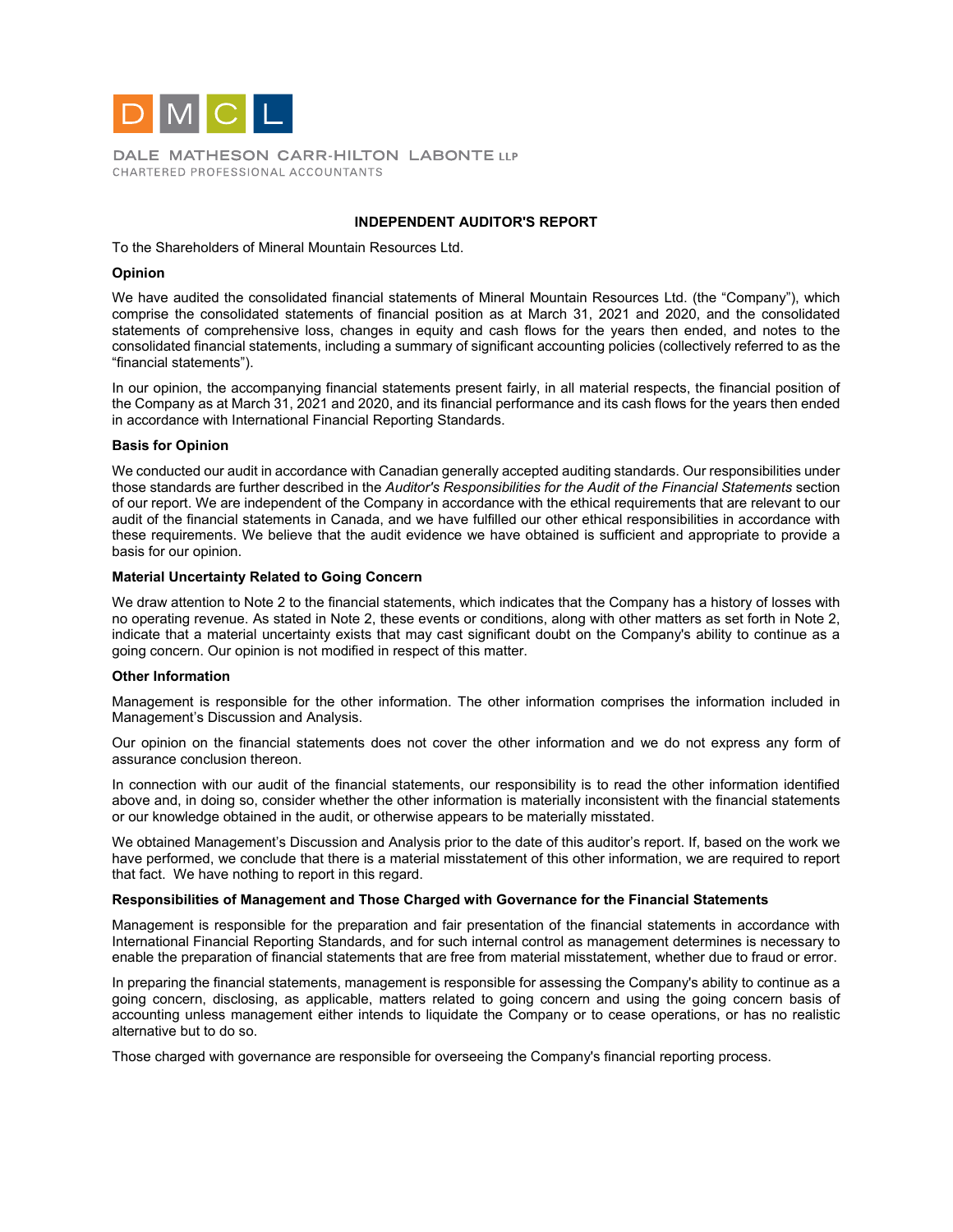#### **Auditor's Responsibilities for the Audit of the Financial Statements**

Our objectives are to obtain reasonable assurance about whether the financial statements as a whole are free from material misstatement, whether due to fraud or error, and to issue an auditor's report that includes our opinion. Reasonable assurance is a high level of assurance, but is not a guarantee that an audit conducted in accordance with Canadian generally accepted auditing standards will always detect a material misstatement when it exists. Misstatements can arise from fraud or error and are considered material if, individually or in the aggregate, they could reasonably be expected to influence the economic decisions of users taken on the basis of these financial statements. As part of an audit in accordance with Canadian generally accepted auditing standards, we exercise professional judgment and maintain professional skepticism throughout the audit. We also:

- Identify and assess the risks of material misstatement of the financial statements, whether due to fraud or error, design and perform audit procedures responsive to those risks, and obtain audit evidence that is sufficient and appropriate to provide a basis for our opinion. The risk of not detecting a material misstatement resulting from fraud is higher than for one resulting from error, as fraud may involve collusion, forgery, intentional omissions, misrepresentations, or the override of internal control.
- Obtain an understanding of internal control relevant to the audit in order to design audit procedures that are appropriate in the circumstances, but not for the purpose of expressing an opinion on the effectiveness of the Company's internal control.
- Evaluate the appropriateness of accounting policies used and the reasonableness of accounting estimates and related disclosures made by management.
- Conclude on the appropriateness of management's use of the going concern basis of accounting and based on the audit evidence obtained, whether a material uncertainty exists related to events or conditions that may cast significant doubt on the Company's ability to continue as a going concern. If we conclude that a material uncertainty exists, we are required to draw attention in our auditor's report to the related disclosures in the financial statements or, if such disclosures are inadequate, to modify our opinion. Our conclusions are based on the audit evidence obtained up to the date of our auditor's report. However, future events or conditions may cause the Company to cease to continue as a going concern.
- Evaluate the overall presentation, structure and content of the financial statements, including the disclosures, and whether the financial statements represent the underlying transactions and events in a manner that achieves fair presentation.

We communicate with those charged with governance regarding, among other matters, the planned scope and timing of the audit and significant audit findings, including any significant deficiencies in internal control that we identify during our audit.

We also provide those charged with governance with a statement that we have complied with relevant ethical requirements regarding independence, and to communicate with them all relationships and other matters that may reasonably be thought to bear on our independence, and where applicable, related safeguards.

The engagement partner on the audit resulting in this independent auditor's report is Steven Reichert.

# DMCL

**DALE MATHESON CARR-HILTON LABONTE LLP CHARTERED PROFESSIONAL ACCOUNTANTS** Vancouver, BC

July 26, 2021



An independent firm associated with Moore Global Network Limited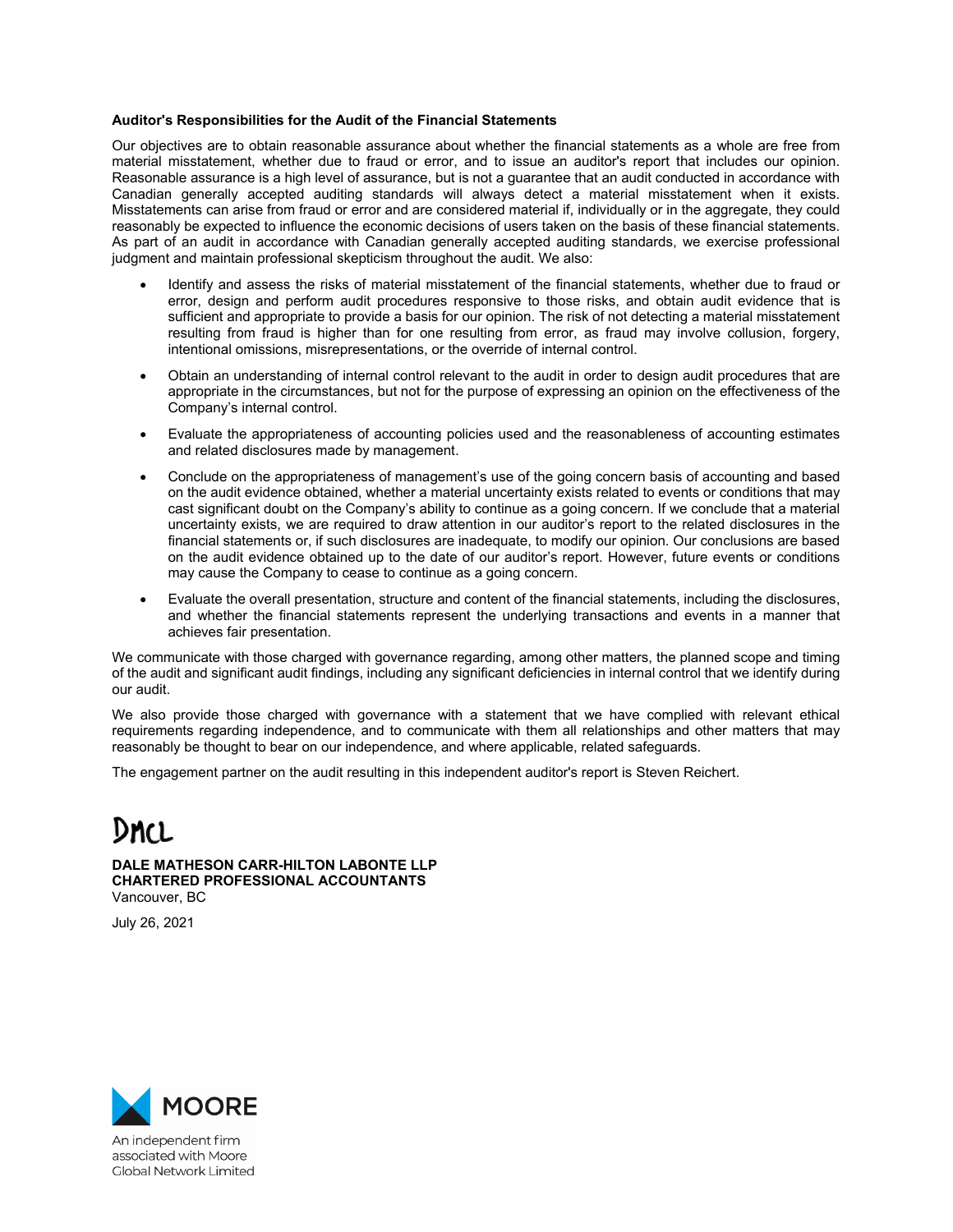# **MINERAL MOUNTAIN RESOURCES LTD.**

# CONSOLIDATED STATEMENTS OF FINANCIAL POSITION

AS AT MARCH 31

|                                                   | Note  | 2021             |              | 2020           |
|---------------------------------------------------|-------|------------------|--------------|----------------|
|                                                   |       |                  |              |                |
| <b>ASSETS</b>                                     |       |                  |              |                |
| <b>Current assets</b>                             |       |                  |              |                |
| Cash                                              |       | \$<br>456,167    | \$           | 130,475        |
| Sales tax recoverable                             |       | 14,016           |              | 11,985         |
| Prepaid expenses and deposits                     | 4     | 151,340          |              | 140,450        |
|                                                   |       | 621,523          |              | 282,910        |
| <b>Non-current assets</b>                         |       |                  |              |                |
| Exploration and evaluation assets                 | 7     | 10,072,947       |              | 9,508,761      |
| Restricted cash                                   | 5     | 24,495           |              | 25,415         |
| Property and equipment                            | 6     | 143,937          |              | 72,295         |
|                                                   |       | 10,241,379       |              | 9,606,471      |
|                                                   |       |                  |              |                |
| <b>Total assets</b>                               |       | \$<br>10,862,902 | \$           | 9,889,381      |
|                                                   |       |                  |              |                |
| <b>LIABILITIES AND EQUITY</b>                     |       |                  |              |                |
| <b>Current liabilities</b>                        |       |                  |              |                |
| Trade and other payables                          | $8\,$ | \$<br>464,616    | <sup>S</sup> | 1,025,872      |
| Amounts due to related parties                    | 10    |                  |              | 94,389         |
| Lease liability – current portion                 | 9     | 42,264           |              | 51,234         |
|                                                   |       | 506,880          |              | 1,171,495      |
| <b>Non-current liabilities</b><br>Lease liability | 9     | 77,858           |              |                |
| <b>Total liabilities</b>                          |       | 584,738          |              | 1,171,495      |
|                                                   |       |                  |              |                |
| <b>Equity</b>                                     |       |                  |              |                |
| Share capital                                     |       | 49,401,602       |              | 46,985,827     |
| Share-based payments reserve                      |       | 3,015,395        |              | 2,957,823      |
| Deficit                                           |       | (42, 138, 833)   |              | (41, 225, 764) |
| <b>Total equity</b>                               |       | 10,278,164       |              | 8,717,886      |
| <b>Total liabilities and equity</b>               |       | \$<br>10,862,902 | \$           | 9,889,381      |
|                                                   |       |                  |              |                |

**Commitments** (Note 9) **Events after the reporting period** (Note 19)

The financial statements were authorised for issue by the board of directors on July 26, 2021 and were signed on its behalf by:

*"Nelson Baker"* Director *"Brad Baker"* Director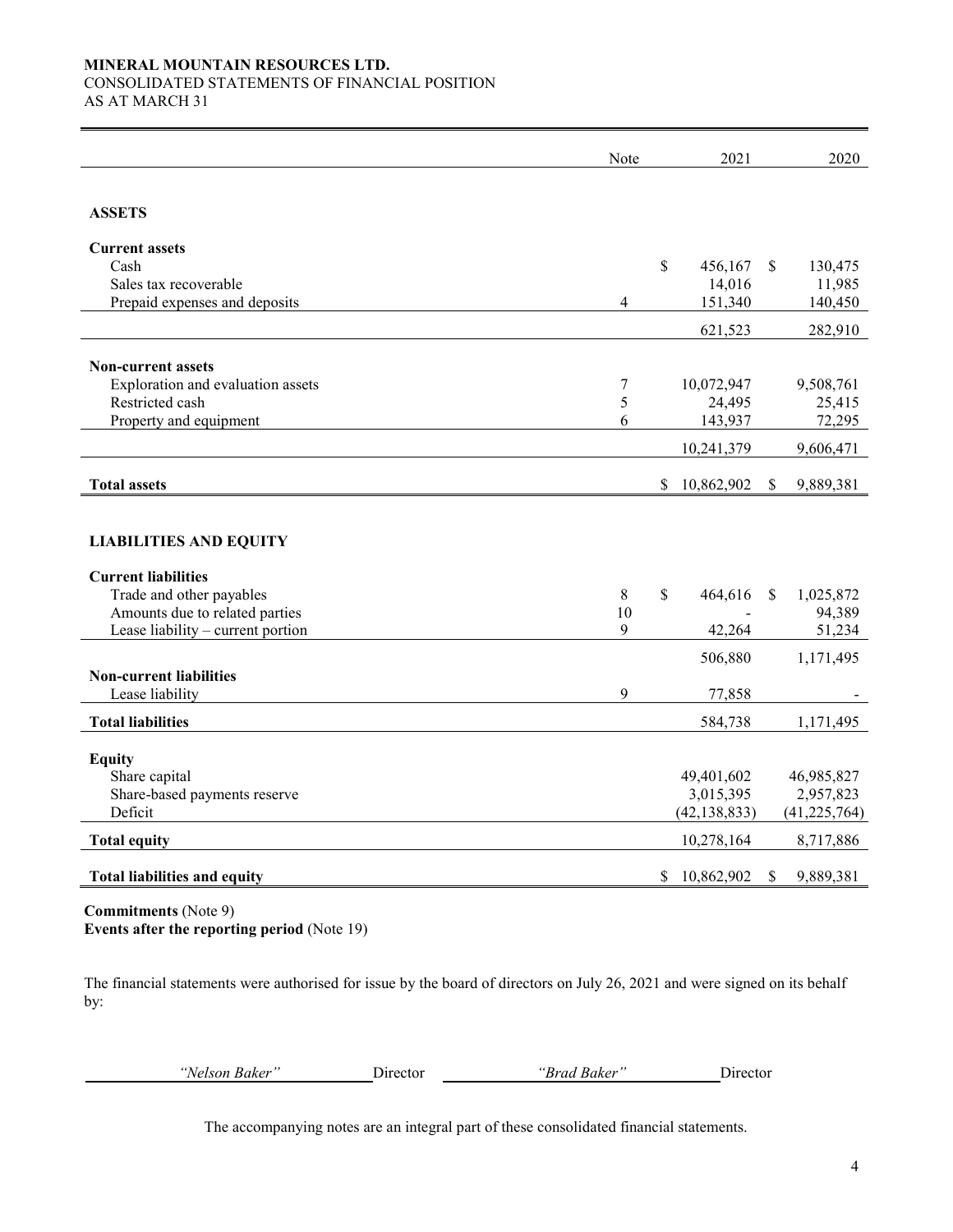# **MINERAL MOUNTAIN RESOURCES LTD.** CONSOLIDATED STATEMENTS OF COMPREHENSIVE LOSS

YEARS ENDED MARCH 31

|                                         | Note  | 2021                   |              | 2020        |
|-----------------------------------------|-------|------------------------|--------------|-------------|
|                                         |       |                        |              |             |
| <b>EXPENSES</b>                         |       |                        |              |             |
| Consulting fees                         |       | \$<br>92,437           | <sup>S</sup> | 109,824     |
| Depreciation                            | 6     | 44,076                 |              | 52,621      |
| Interest expenses                       |       | 5,758                  |              | 19,397      |
| Management fee                          | 10    | 324,000                |              | 324,000     |
| Media and news dissemination            |       | 91,209                 |              | 87,451      |
| Office and miscellaneous                |       | 100,166                |              | 119,406     |
| Professional fees                       | 10    | 124,065                |              | 94,649      |
| Rent                                    |       | 46,654                 |              | 44,922      |
| Share-based payments                    | 10,12 | 312,467                |              | 545,954     |
| Transfer agent and filing fees          |       | 44,294                 |              | 40,880      |
| Travel and conference                   |       |                        |              | 28,323      |
|                                         |       |                        |              |             |
| Loss before items below                 |       | (1,185,126)            |              | (1,467,427) |
| Interest and other income               |       | 164                    |              | 294         |
| Foreign exchange                        |       | 67,248                 |              | (69, 343)   |
| Gain on reversal of accounts payable    |       |                        |              | 101,000     |
|                                         |       |                        |              |             |
| Comprehensive loss for the year         |       | \$<br>$(1,117,714)$ \$ |              | (1,435,476) |
|                                         |       |                        |              |             |
| Basic and diluted loss per common share | 12    | \$<br>$(0.01)$ \$      |              | (0.02)      |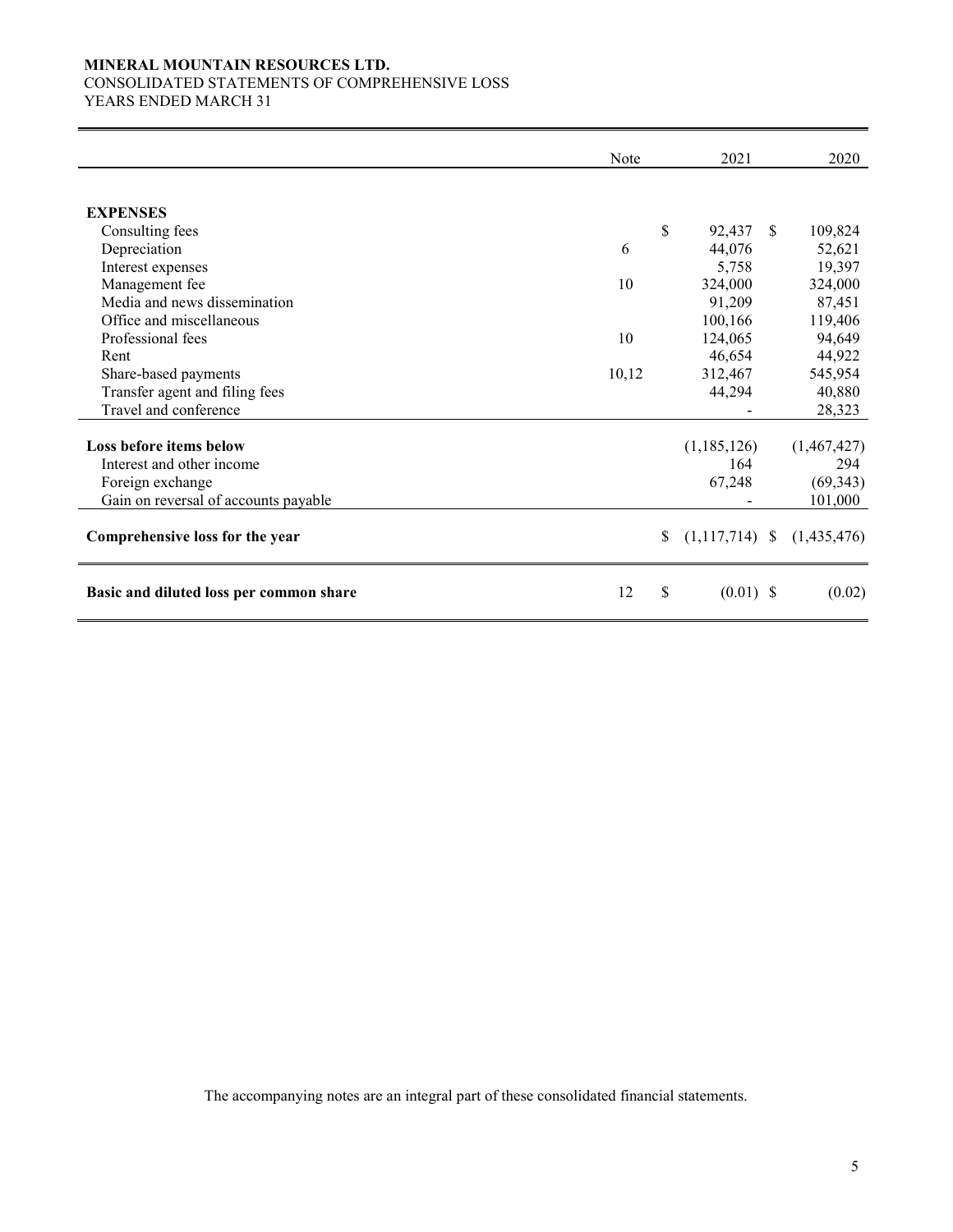# **MINERAL MOUNTAIN RESOURCES LTD.** CONSOLIDATED STATEMENTS OF CHANGES IN EQUITY

 $\sim$ 

|                                           | Note | Number of<br><b>Shares</b> | Share capital |               | Share-based<br>payments<br>reserve | Deficit              | Total equity  |
|-------------------------------------------|------|----------------------------|---------------|---------------|------------------------------------|----------------------|---------------|
| Balance, March 31, 2019                   |      | 68,121,536 \$              | 42,822,867    | <sup>\$</sup> | 3,381,501                          | $$ (40,788,138)$ \\$ | 5,416,230     |
| Comprehensive loss for the year           |      |                            |               |               |                                    | (1,435,476)          | (1,435,476)   |
| Transactions with owners                  |      |                            |               |               |                                    |                      |               |
| Private placements                        | 11   | 21,391,467                 | 3,741,780     |               |                                    |                      | 3,741,780     |
| Shares issued for debt settlement         | 11   | 1,323,000                  | 198,450       |               |                                    |                      | 198,450       |
| Exercise of stock options                 | 11   | 50,000                     | 15,450        |               | (6,700)                            |                      | 8,750         |
| Exercise of warrants                      | 11   | 2,073,000                  | 518,250       |               |                                    |                      | 518,250       |
| Share issuance costs                      | 11   | $\sim$                     | (310,970)     |               | 34,918                             |                      | (276, 052)    |
| Share-based payments                      | 12   |                            |               |               | 545,954                            |                      | 545,954       |
| Adjustment on expiration of stock options |      |                            |               |               | (997, 850)                         | 997,850              |               |
|                                           |      | 24,837,467                 | 4,162,960     |               | (423, 678)                         | 997,850              | 4,737,132     |
| Balance, March 31, 2020                   |      | 92,959,003 \$              | 46,985,827    | <sup>S</sup>  | 2,957,823                          | $(41,225,764)$ \$    | 8,717,886     |
| Comprehensive loss for the year           |      |                            |               |               |                                    | (1,117,714)          | (1, 117, 714) |
| Transactions with owners                  |      |                            |               |               |                                    |                      |               |
| Private placements                        | 11   | 2,916,667                  | 875,000       |               |                                    |                      | 875,000       |
| Share issuance costs                      | 11   |                            | (64, 525)     |               |                                    |                      | (64, 525)     |
| Exercise of stock options                 | 11   | 375,000                    | 115,875       |               | (50,250)                           |                      | 65,625        |
| Exercise of warrants                      | 11   | 5,957,699                  | 1,489,425     |               |                                    |                      | 1,489,425     |
| Share-based payments                      | 12   |                            |               |               | 312,467                            |                      | 312,467       |
| Adjustment on expiration of stock options |      |                            |               |               | (204, 645)                         | 204,645              |               |
|                                           |      | 9,249,366                  | 2,415,775     |               | 57,572                             | 204,645              | 2,677,992     |
| Balance, March 31, 2021                   |      | 102,208,369 \$             | 49,401,602    | <sup>S</sup>  | 3,015,395                          | $(42, 138, 833)$ \$  | 10,278,164    |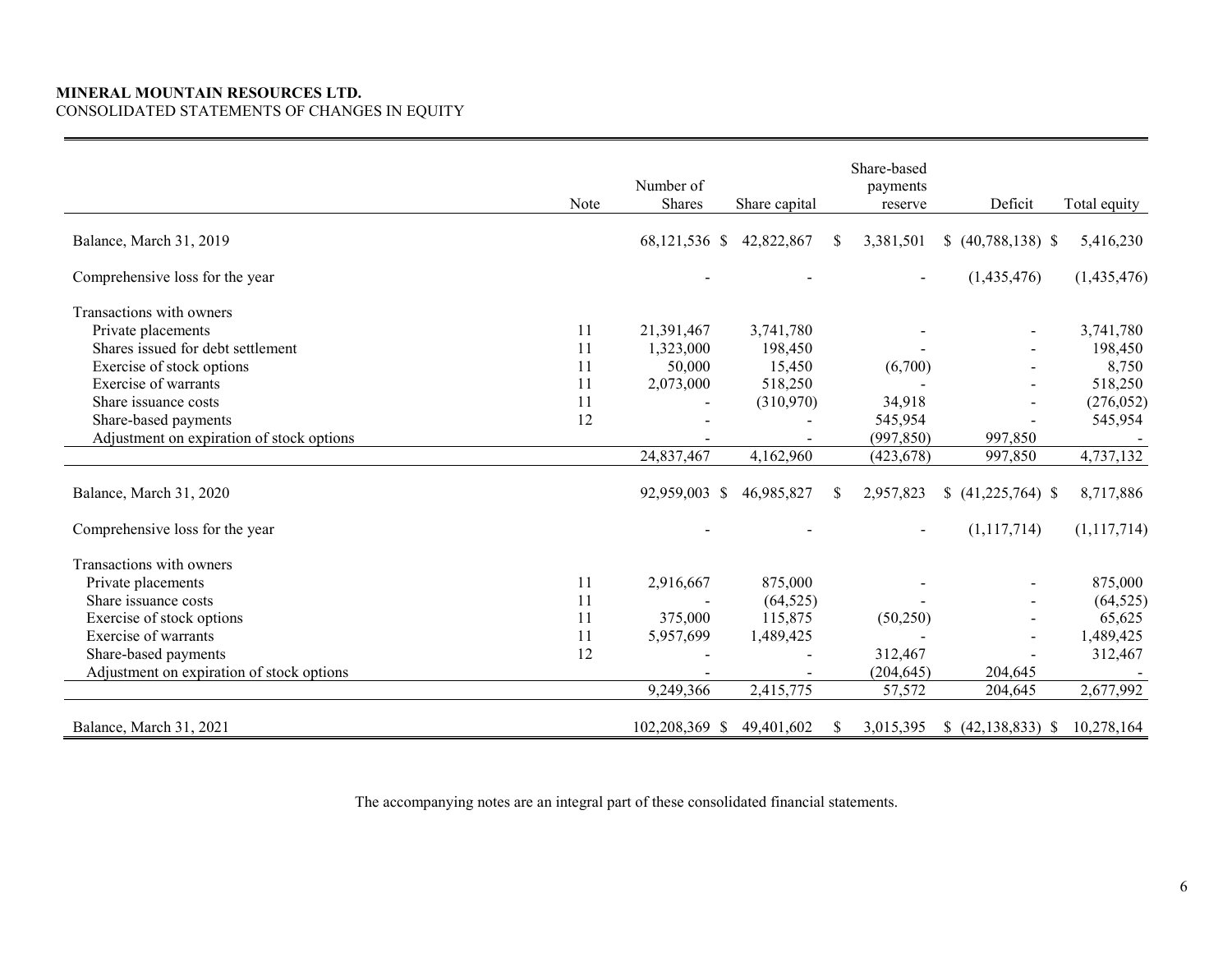# **MINERAL MOUNTAIN RESOURCES LTD.**

# CONSOLIDATED STATEMENTS OF CASH FLOWS

YEARS ENDED MARCH 31

|                                             | Note | 2021             | 2020          |
|---------------------------------------------|------|------------------|---------------|
| <b>CASH FLOWS FROM OPERATING ACTIVITIES</b> |      |                  |               |
| Net loss for the year                       | \$   | $(1,117,714)$ \$ | (1,435,476)   |
| Items not affecting cash:                   |      |                  |               |
| Depreciation                                |      | 44,076           | 52,621        |
| Foreign exchange                            |      | 920              | (518)         |
| Interest expense                            |      | 5,758            | 19,397        |
| Share-based payments                        |      | 312,467          | 545,954       |
| Changes in non-cash working capital items:  |      |                  |               |
| Sales tax recoverable                       |      | (2,031)          | (2,210)       |
| Prepaid expenses and deposits               |      | (10, 890)        | (27, 533)     |
| Trade and other payables                    |      | 4,009            | (289, 339)    |
| Amounts due to related parties              |      | (94, 389)        | (67, 282)     |
| Interest paid                               |      |                  | (19, 397)     |
|                                             |      |                  |               |
| Net cash used in operating activities       |      | (857,794)        | (1,223,783)   |
|                                             |      |                  |               |
| <b>CASH FLOWS FROM INVESTING ACTIVITIES</b> |      |                  |               |
| Exploration and evaluation assets           |      | (1, 127, 414)    | (2,560,204)   |
| Purchase of equipment                       |      |                  | (11,791)      |
| Net cash used in investing activities       |      | (1, 127, 414)    | (2,571,995)   |
|                                             |      |                  |               |
| <b>CASH FLOWS FROM FINANCING ACTIVITIES</b> |      |                  |               |
| Proceeds from issuance of share capital     |      | 2,430,050        | 4,268,780     |
| Share issuance costs                        |      | (64, 525)        | (276, 052)    |
| Payment of lease liability                  |      | (54, 625)        | (45, 468)     |
| Repayment of related party loan             |      |                  | (35,000)      |
| Net cash provided by financing activities   |      | 2,310,900        | 3,912,260     |
| Change in cash during the year              |      | 325,692          | 116,482       |
| Cash, beginning of the year                 |      | 130,475          | 13,993        |
| Cash, end of the year                       | \$   | 456,167          | \$<br>130,475 |

Supplemental disclosures with respect to cash flows (Note 13)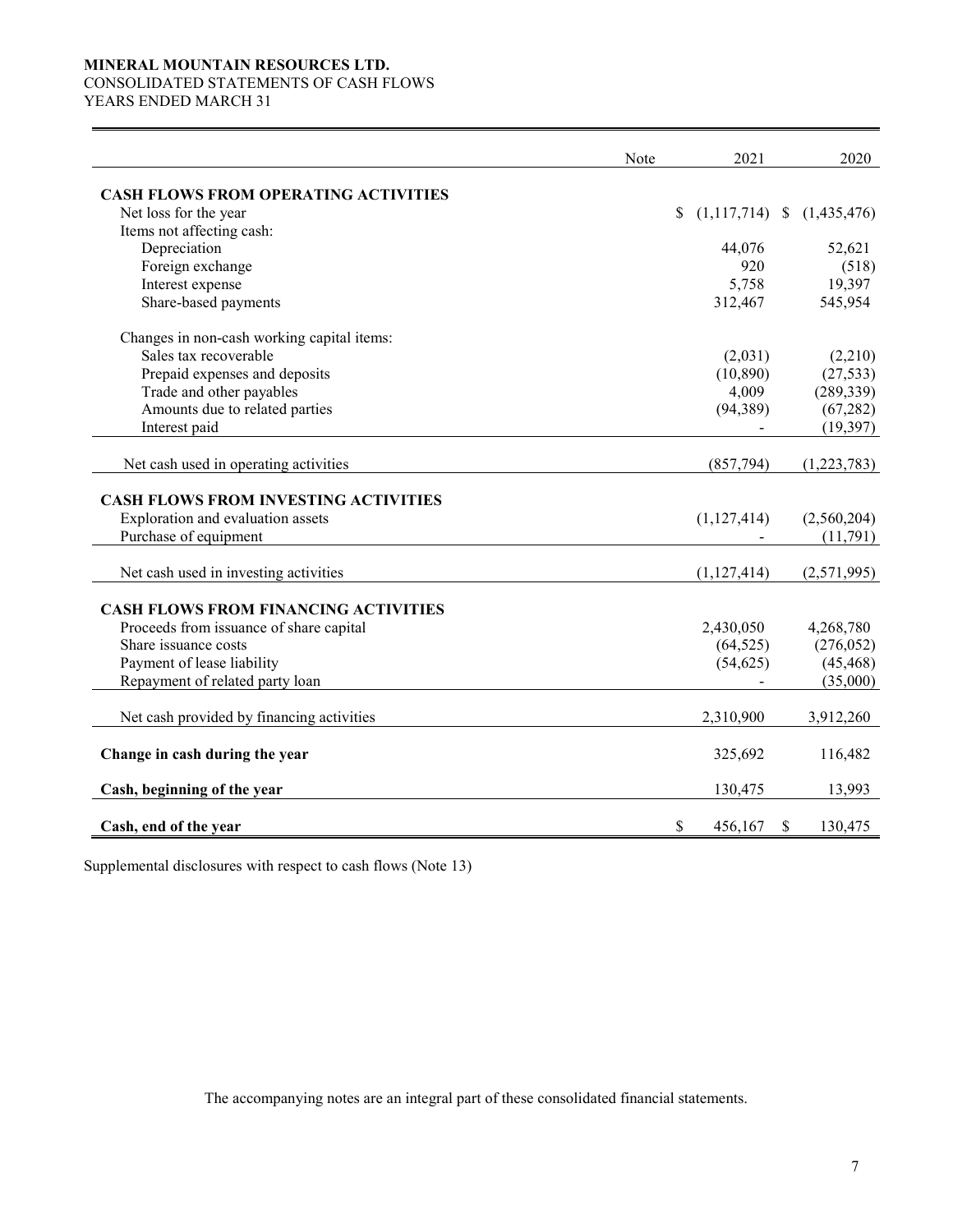#### **1. NATURE OF BUSINESS**

Mineral Mountain Resources Ltd. (the "Company") was incorporated on September 1, 2006 under the laws of British Columbia, Canada and maintains its head office at Suite 401, 1195 West Broadway, Vancouver, British Columbia, Canada, V6H 3X5. Its registered office is located at Suite 2300, 550 Burrard Street, Vancouver, British Columbia, Canada, V6C 2B5. The Company is engaged in the acquisition, exploration, and development of mineral properties in North America. The Company's common shares are listed on the TSX Venture Exchange (TSX-V) under the symbol "MMV" and on the OTCQB under the symbol "MNRLF".

# **2. BASIS OF PREPARATION**

These consolidated financial statements of the Company have been prepared in accordance with International Financial Reporting Standards ("IFRS") as issued by the International Accounting Standards Board ("IASB").

These consolidated financial statements incorporate the financial statements of the Company and its wholly-owned subsidiary, Mineral Mountain Resources (SD) Inc. All inter-company transactions, balances, income and expenses are eliminated in full on consolidation.

#### **Basis of measurement**

These consolidated financial statements have been prepared on a historical cost basis except for certain financial instruments that are measured at fair values. In addition these consolidated financial statements have been prepared using the accrual basis of accounting, except for cash flow information.

#### **Going concern of operations**

The Company is an exploration stage company. The Company has a history of losses with no operating revenue. The ability of the Company to recover the costs it has incurred to date on the exploration and evaluation assets is dependent upon the Company being able to identify a commercial ore body, to finance its exploration and development costs and to resolve any environmental, regulatory, or other constraints which may hinder the successful development of the assets. The aforementioned factors indicate the existence of a material uncertainty which may cast significant doubt about the Company's ability to continue as a going concern.

The Company's ability to continue as a going concern is dependent on its ability to obtain adequate financing on reasonable terms from lenders, shareholders and other investors and/or to commence profitable operations in the future. Although the Company has been successful in raising funds in the past, there is no assurance that it will be able to obtain adequate financing in which case the Company may be unable to meet its obligations. The directors, after reviewing the current cash position and having considered the Company's ability to raise funds in the short term, adopt the going concern basis in preparing its consolidated financial statements.

These consolidated financial statements do not include adjustments that would be required if going concern is not an appropriate basis for preparation of the financial statements. These adjustments could be material.

In March 2020 the World Health Organization declared coronavirus COVID-19 a global pandemic. This contagious disease outbreak, which has continued to spread, and any related adverse public health developments, has adversely affected workforces, economies, and financial markets globally, potentially leading to an economic downturn. It is currently not possible for the Company to predict the duration or magnitude of the adverse results of the outbreak and its effects on the Company's business or ability to raise funds. The Company is closely monitoring the impact of the pandemic on all aspects of its business.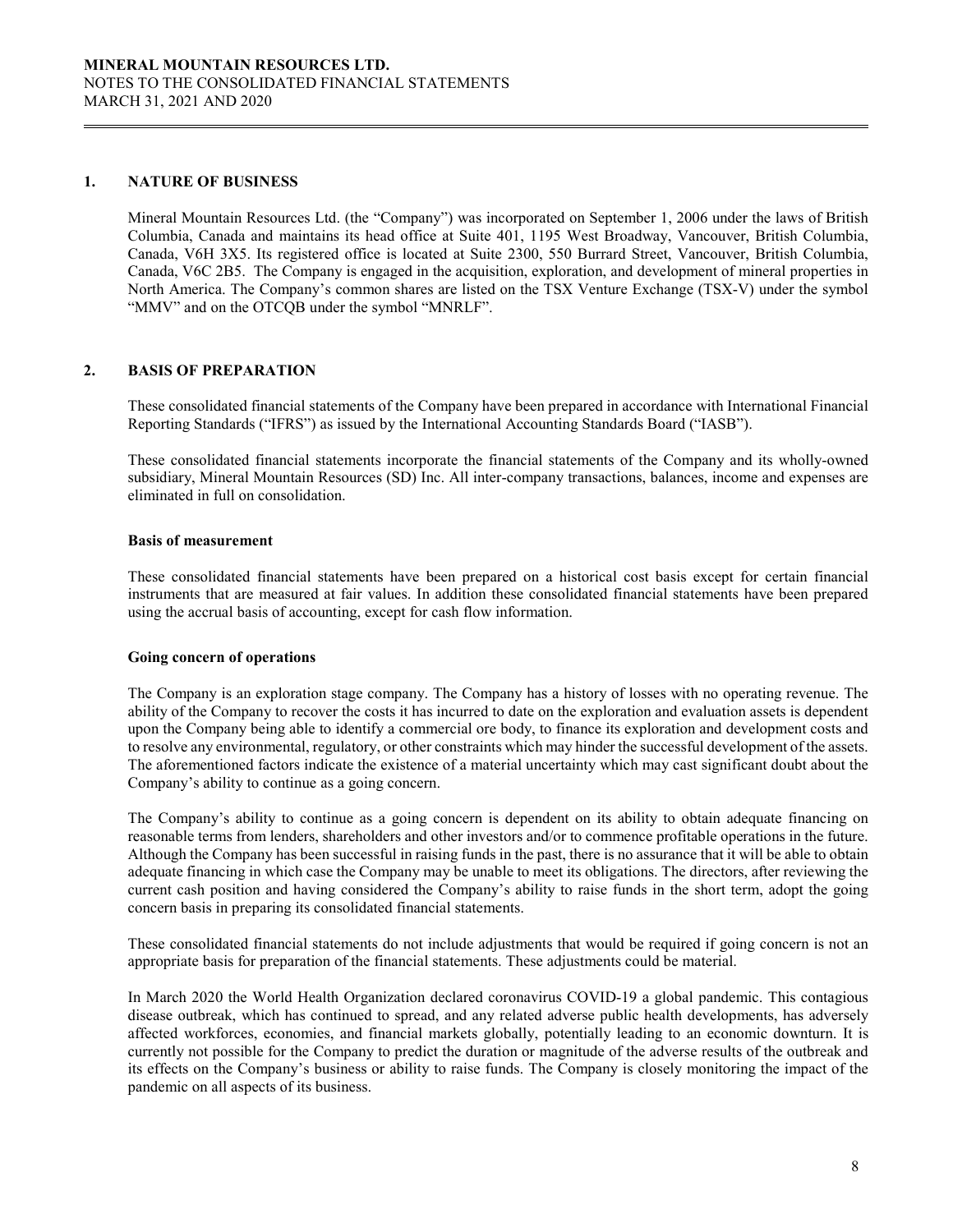# **2. BASIS OF PREPARATION** (cont'd…)

#### **Functional and presentation currency**

These consolidated financial statements are presented in Canadian dollars, which is functional currency of the Company and its subsidiary.

#### **Significant estimates and assumptions**

The preparation of these consolidated financial statements requires management to make estimates and assumptions that affect the reported amounts of assets and liabilities at the date of the financial statements and reported amounts of expenses during the period. Actual results could differ from these estimates. The Company's management reviews these estimates and underlying assumptions on an ongoing basis, based on experience and other factors, including expectations of future events that are believed to be reasonable under the circumstances. Revisions to estimates are adjusted for prospectively in the period in which the estimates are revised. Significant areas requiring the use of management estimates include:

- i) The determination of the fair value of stock options and agent's warrants using stock pricing models, require the input of highly subjective assumptions, including the expected price volatility. Changes in the subjective input assumptions could materially affect the fair value estimate.
- ii) The determination of deferred income tax assets or liabilities requires subjective assumptions regarding future income tax rates and the likelihood of utilizing tax carry-forwards. Changes in these assumptions could materially affect the recorded amounts.

# **Significant judgments**

The preparation of these consolidated financial statements requires management to make judgments, apart from those involving estimates, in applying accounting policies. The most significant judgments in applying the Company's financial statements include:

- i) Recorded costs of exploration and evaluation assets are not intended to reflect present or future values of these assets. The assessment of indications of impairment loss and the reversal of an impairment loss and the measuring of the recoverable amount when impairment tests have been prepared involve judgment. The recorded costs are subject to measurement uncertainty and it is reasonably possible, based on existing knowledge, that change in future conditions could require a material change in the recognized amount.
- ii) The assessment of the Company's ability to continue as a going concern involves judgment regarding future funding available for its exploration projects and working capital requirements and whether there are events or conditions that may give rise to significant uncertainty.
- iii) The classification of financial instruments.
- iv) The determination of whether it is likely that future taxable profits will be available to utilize against any deferred tax assets.
- v) The determination of whether a decline in the fair value of a financial asset classified as available-for-sale is prolonged and /or significant and is therefore an impairment.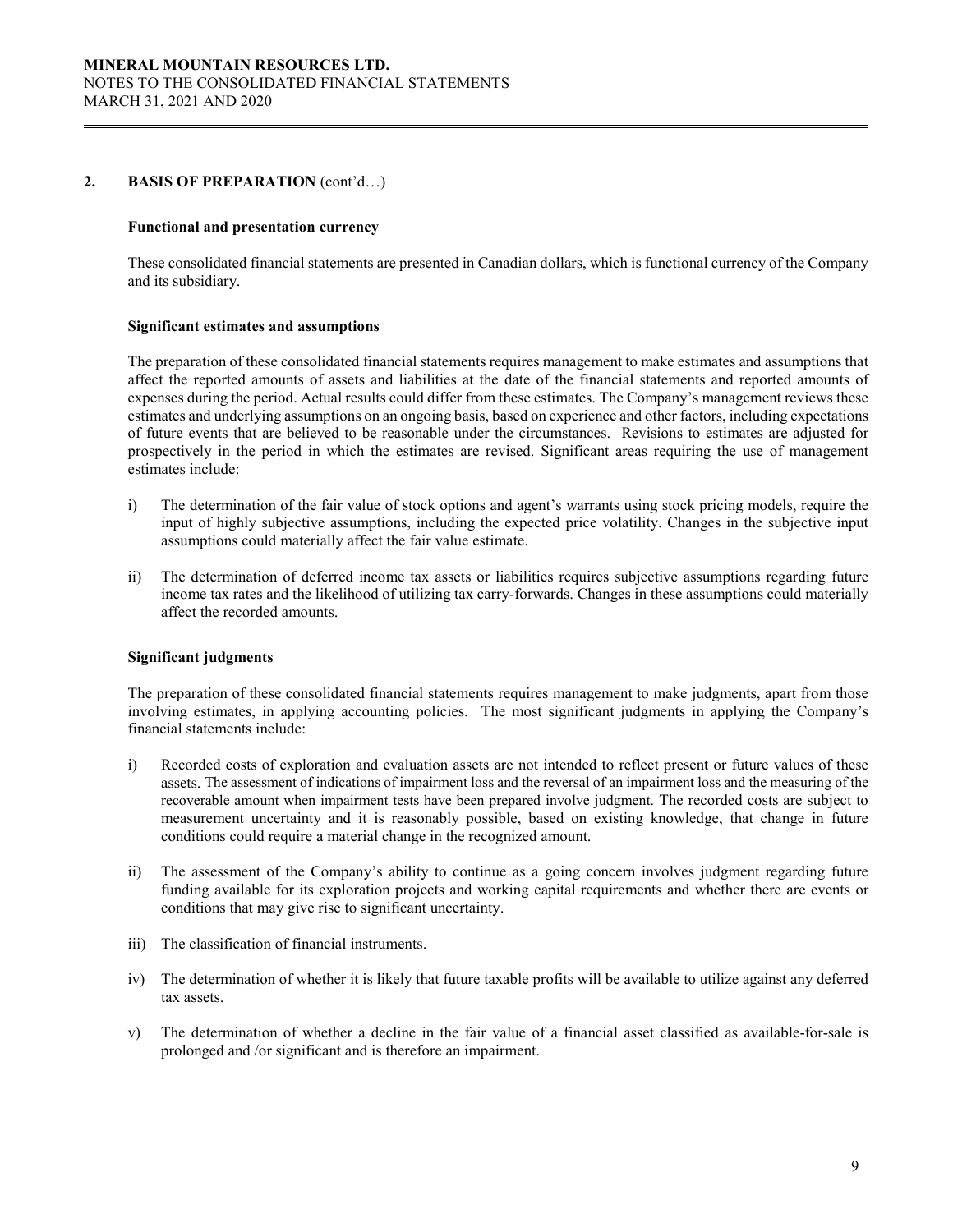# **3. SIGNIFICANT ACCOUNTING POLICIES**

The accounting policies set out below have been consistently applied to all years presented in these consolidated financial statements, unless otherwise indicated.

# **Cash and cash equivalents**

Cash and cash equivalents consist of cash on hand and at banks and highly liquid investments with original maturities of three months or less that are readily convertible to known amounts of cash.

#### **Equipment**

Equipment is recorded at cost less accumulated depreciation and accumulated impairment losses. The cost of an item of equipment consists of the purchase price, any costs directly attributable to bringing the asset into operation and an initial estimate of the rehabilitation obligation.

Equipment are generally depreciated on a straight line basis over their estimated useful lives as follows:

| Computer equipment | 2 years        |
|--------------------|----------------|
| Office equipment   | 5 years        |
| Field equipment    | $3 - 10$ years |

An item of equipment is derecognized upon disposal, when held for sale or when no future economic benefits are expected to arise from the continued use of the asset. Any gain or loss arising on disposal of the asset, determined as the difference between the net disposal proceeds and the carrying amount of the asset, is recognized in the statement of comprehensive income.

The Company conducts an annual assessment of the residual balances, useful lives and depreciation methods being used for property and equipment and any changes arising from the assessment are applied by the Company prospectively.

# **Exploration and evaluation assets**

Once a license or other right to explore an area has been secured, all direct costs related to the acquisition, exploration and evaluation of mineral property interests are capitalized into intangible asset on a property by property basis until such time that technical feasibility and commercial viability of extracting a mineral resource has been determined for a property, in which case the capitalized exploration and evaluation costs are transferred and capitalized into property, plant and equipment. The Company records expenditures on exploration and evaluation activities at cost. Government tax credits received are recorded as a reduction to the cumulative costs incurred and capitalized on the related property.

Proceeds received from a partial sale or option of any interest in a property are credited against the carrying value of the property. When the proceeds exceed the carrying costs, the excess is recorded in profit or loss in the period the excess is received. When all of the interest in a property is sold, subject only to any retained royalty interests which may exist, the accumulated property costs are written-off, with any gain or loss included in profit or loss in the period the transfer takes place.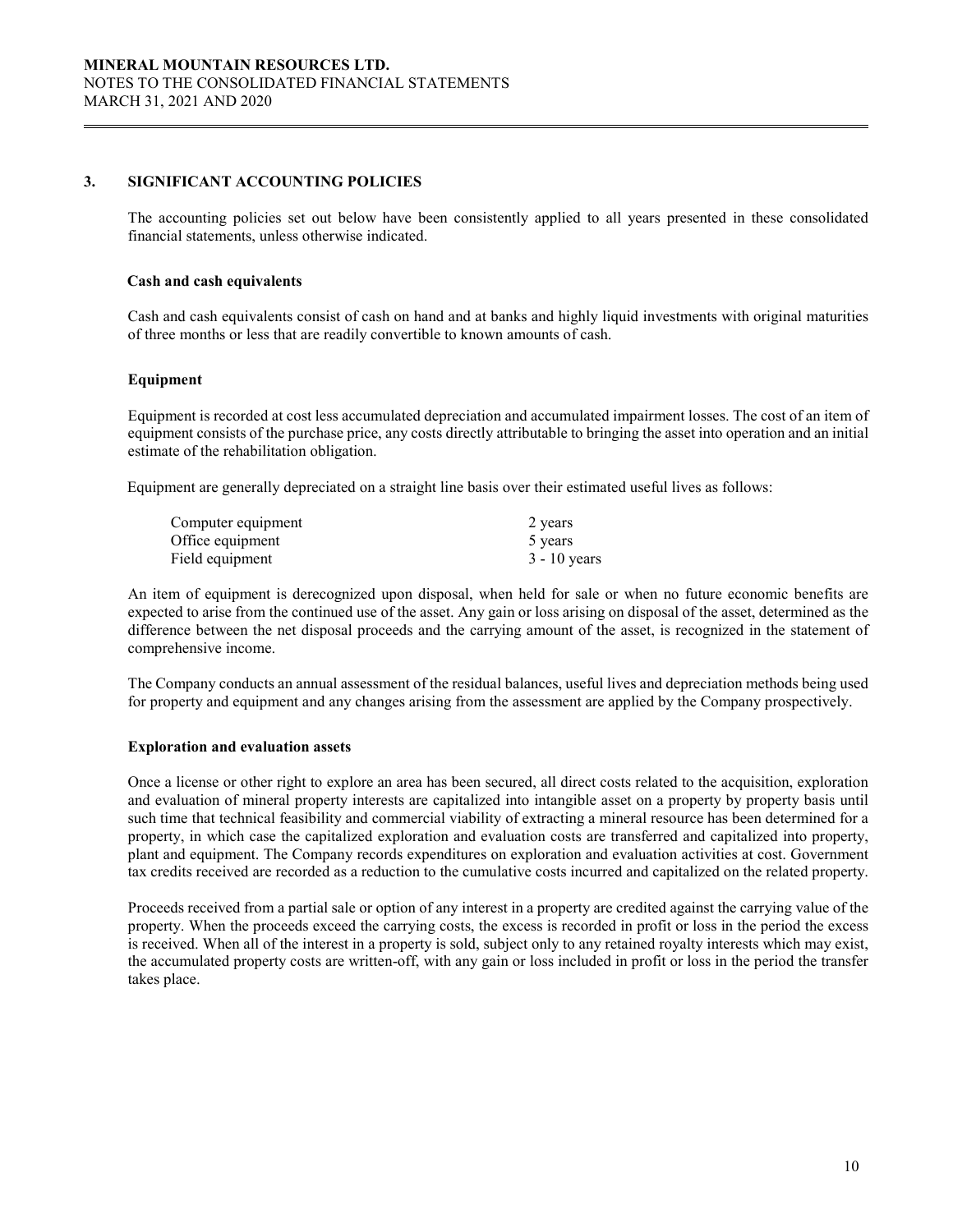# **3. SIGNIFICANT ACCOUNTING POLICIES** (cont'd…)

# **Impairment of non-financial assets**

Management assesses the exploration and evaluation assets and property and equipment for impairment at least annually and whenever factors or circumstances indicate that the carrying amount may not be recoverable. For exploration and evaluation assets, examples of such facts and circumstances are as follows:

- the period for which the Company has the right to explore in the specific area has expired during the period or will expire in the near future, and is not expected to be renewed;
- substantive expenditure on further exploration for and evaluation of mineral resources in the specific area is neither budgeted nor planned;
- exploration for and evaluation of mineral resources in the specific area have not led to the discovery of commercially viable quantities of mineral resources and the entity has decided to discontinue such activities in the specific area; and
- sufficient data exist to indicate that, although a development in the specific area is likely to proceed, the carrying amount of the exploration and evaluation asset is unlikely to be recovered in full from successful development or by sale.

If, after management review, it is determined that the carrying amount of an asset is impaired, that asset is written down to its estimated recoverable amount. The recoverable amount of an asset is determined as the higher of its fair value less costs to sell and its value in use. An impairment loss is reversed if there has been a change in the estimates used to determine the recoverable amount. An impairment loss is reversed only to the extent that the asset's carrying amount does not exceed the carrying amount that would have been determined, net of depreciation or amortisation, if no impairment loss had been recognized.

#### **Provision for decommissioning and restoration**

The Company recognizes provisions for statutory, contractual, constructive or legal obligations associated with the reclamation of mineral properties in the year in which it is probable that an outflow of resources will be required to settle the obligation and when a reliable estimate of the amount can be made. Initially, a provision for a decommissioning liability is recognized based on expected cash flows required to settle the obligation and discounted at a pre-tax rate specific to the liability. The capitalized amount is depreciated on the same basis as the related asset. Following the initial recognition of the decommissioning liability, the carrying amount of the liability is increased for the passage of time and adjusted for changes to the current market-based discount rate and the amount or timing of the underlying cash flows needed to settle the obligation. The increase in the provision due to passage of time is recognised as interest expense. Significant judgments and estimates are involved in forming expectations of the amounts and timing of future closure and reclamation cash flows. As at March 31, 2021 and 2020, the Company had no known material restoration, rehabilitation or environmental liabilities related to its mineral properties.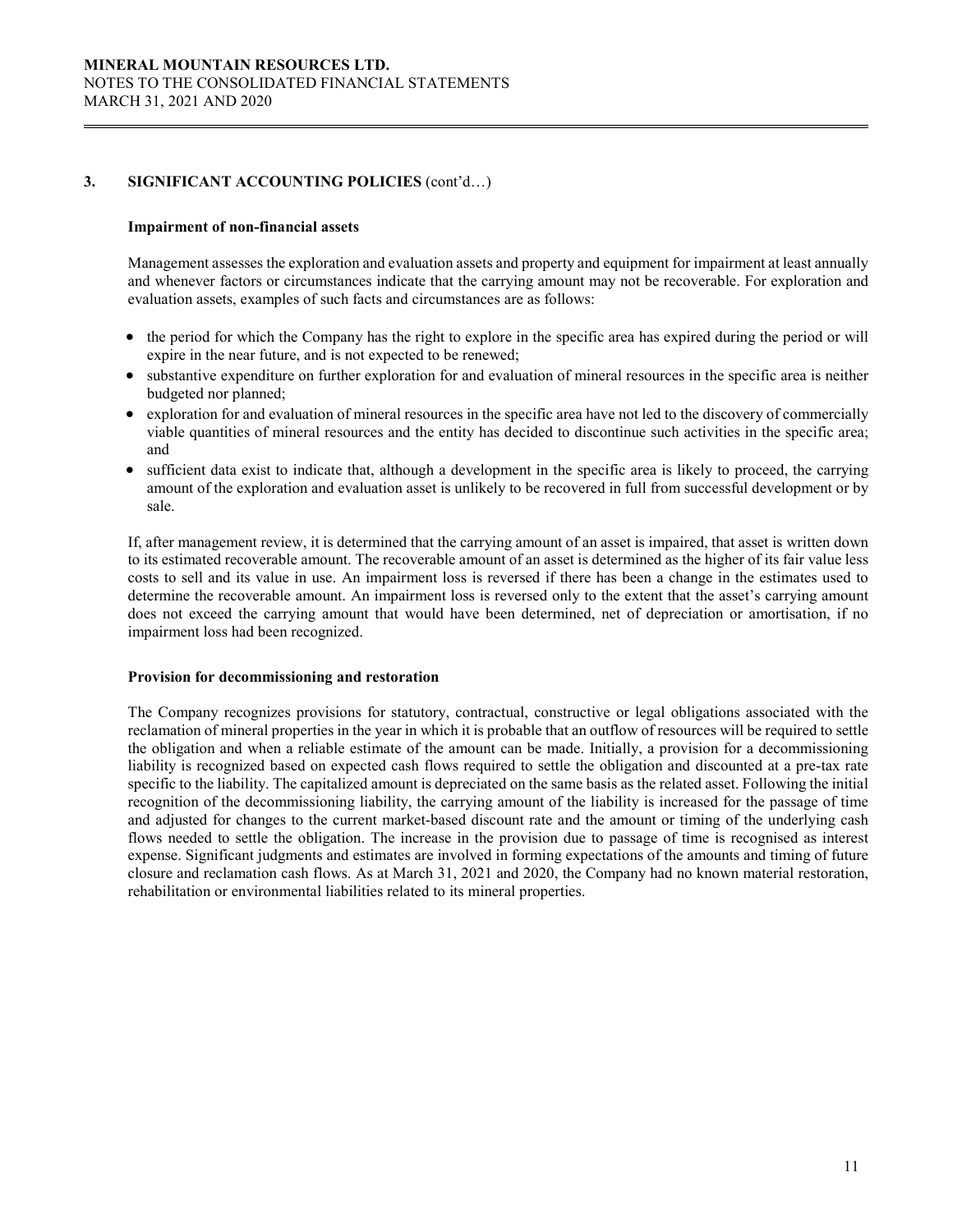# **3. SIGNIFICANT ACCOUNTING POLICIES** (cont'd…)

#### **Financial instruments**

#### (i) Financial assets

The Company classifies its financial assets in the following categories: at fair value through profit or loss ("FVTPL"), at fair value through other comprehensive income ("FVTOCI") and at amortized cost. The classification depends on the purpose for which the financial assets were acquired. Management determines the classification of financial assets at initial recognition. A financial asset is measured at amortized cost if it is held within a business model whose objective is to hold assets and collect contractual cash flows, its contractual terms give rise on specified dates that are solely payments of principle and interest on the principle amount outstanding, and it is not designated as FVTPL. Equity instruments that are held for trading are classified as FVTPL. For other equity instruments, the Company can make an irrevocable election (on an instrument by-instrument basis) on the day of acquisition to designate them as at FVTOCI.

#### Financial assets at FVTPL

Financial assets carried at FVTPL are initially recorded at fair value and transaction costs are expensed in the income statement. Realized and unrealized gains and losses arising from changes in the fair value of the financial asset held at FVTPL are included in the income statement in the period in which they arise. None of the Company's financial assets are classified as FVTPL.

#### Financial assets at FVTOCI

Investments in equity instruments at FVTOCI are initially recognized at fair value plus transaction costs. Subsequently they are measured at fair value, with gains and losses arising from changes in fair value recognized in other comprehensive income. There is no subsequent reclassification of fair value gains and losses to profit or loss following the derecognition of the investment. None of the Company's financial assets are classified as FVTOCI.

#### Financial assets at amortized cost

Financial assets at amortized cost are initially recognized at fair value and subsequently carried at amortized cost less any impairment. They are classified as current assets or non-current assets based on their maturity date. The Company's financial assets at amortized cost comprise cash and restricted cash.

Financial assets are derecognized when they mature or are sold, and substantially all the risks and rewards of ownership have been transferred. Gains and losses on derecognition of financial assets classified as FVTPL or amortized cost are recognized in the income statement. Gains or losses on financial assets classified as FVTOCI remain within accumulated other comprehensive income.

#### (ii) Financial liabilities

The Company classifies its financial liabilities as subsequently measured at amortized cost which include trade and other payables, amounts due to related parties, and loan payable to related party. The Company derecognizes a financial liability when its contractual obligations are discharged or cancelled, or they expire.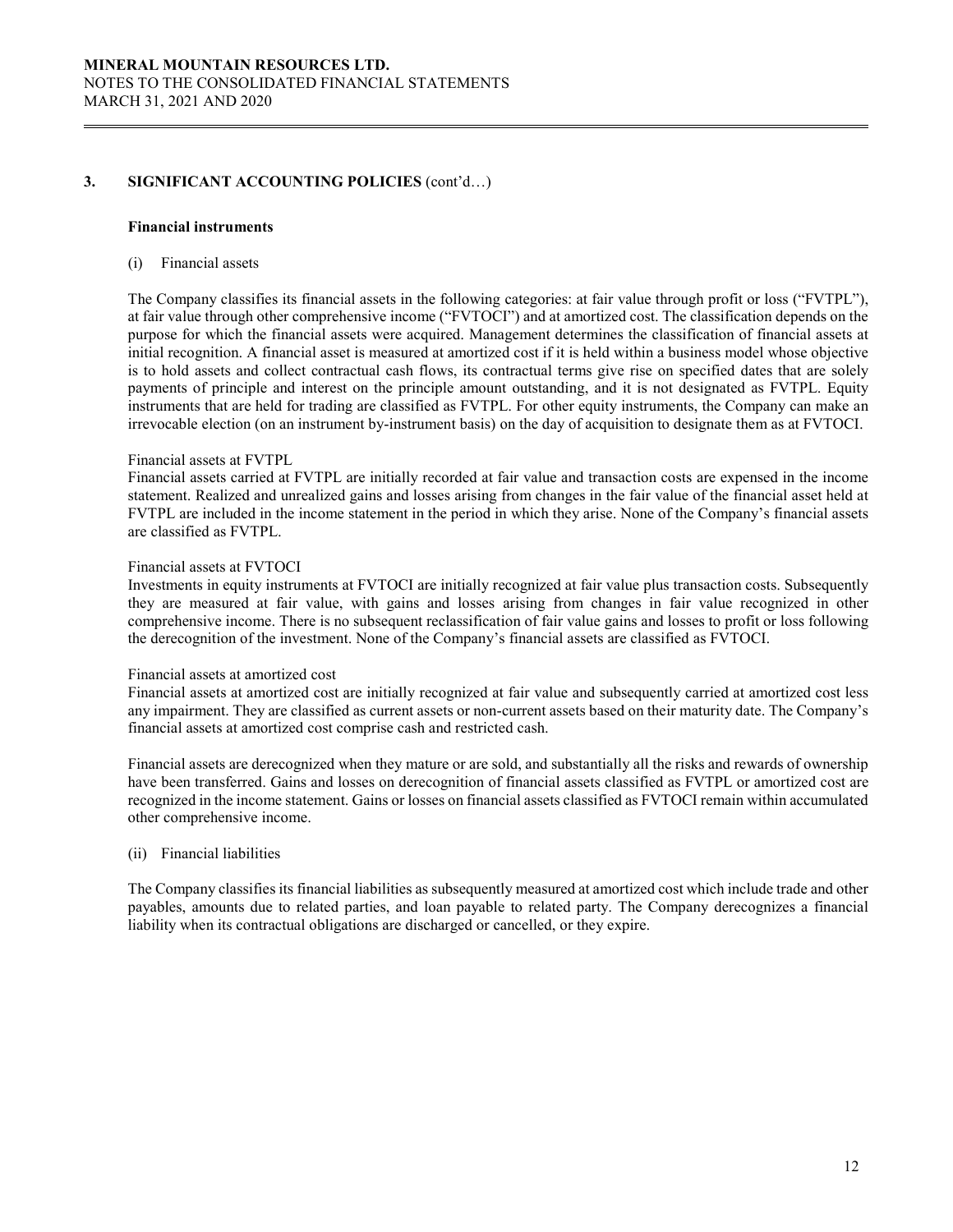# **3. SIGNIFICANT ACCOUNTING POLICIES** (cont'd…)

#### **Financial instruments** (cont'd…)

#### (iii) Impairment of financial assets

The Company recognizes a loss allowance for expected credit losses on financial assets that are measured at amortized cost. At each reporting date, the loss allowance for the financial asset is measured at an amount equal to the lifetime expected credit losses if the credit risk on the financial asset has increased significantly since initial recognition. If at the reporting date, the financial asset has not increased significantly since initial recognition, the loss allowance is measured for the financial asset at an amount equal to twelve month expected credit losses. For trade receivables the Company applies the simplified approach to providing for expected credit losses, which allows the use of a lifetime expected loss provision. Impairment losses on financial assets carried at amortized cost are reversed in subsequent periods if the amount of the loss decreases and the decrease can be objectively related to an event occurring after the impairment was recognized. Given the nature and balances of the Company's receivables the Company has no material loss allowance as at March 31, 2021 and March 31, 2020.

#### **Leases**

At inception of a contract, the Company assesses whether a contract is, or contains a lease based on whether the contract conveys the right to control the use of an identified asset for a period of time in exchange for consideration.

The Company recognizes a right-of-use asset and a lease obligation at the lease commencement date. The right-of-use asset is initially measured based on the initial amount of the lease obligation adjusted for any lease payments made at or before the commencement date. The assets are depreciated over the lease term using the straight-line method as this most closely reflects the expected pattern of consumption of future economic benefits.

The lease obligation is initially measured at the present value of the lease payments that are not paid at the commencement date, discounted using the interest rate implicit in the lease or, if that rate cannot be readily determined, the Company's incremental borrowing rate. Generally, the Company uses its incremental borrowing rate as the discount rate. Variable lease payments that do not depend on an index or rate are not included in the measurement of the lease obligation. The lease obligation is subsequently measured at amortized cost using the effective interest rate method.

#### **Share capital**

The Company records proceeds from the issuance of its common shares as equity. Incremental costs directly attributable to the issue of new common shares are shown in equity as a deduction, net of tax, from the proceeds. Common shares issued for consideration other than cash are valued based on their market value at the date that shares are issued.

#### **Loss per share**

Basic loss per share is calculated by dividing the loss attributable to common shareholders by the weighted average number of common shares outstanding in the period. For all periods presented, the loss attributable to common shareholders equals the reported loss attributable to owners of the Company. The diluted loss per share reflects all dilutive potential common shares equivalents, which comprise outstanding stock options and share purchase warrants, in the weighted average number of common shares outstanding during the period, if dilutive. All of the outstanding stock options and the share purchase warrants were anti-dilutive for the years ended March 31, 2021 and 2020.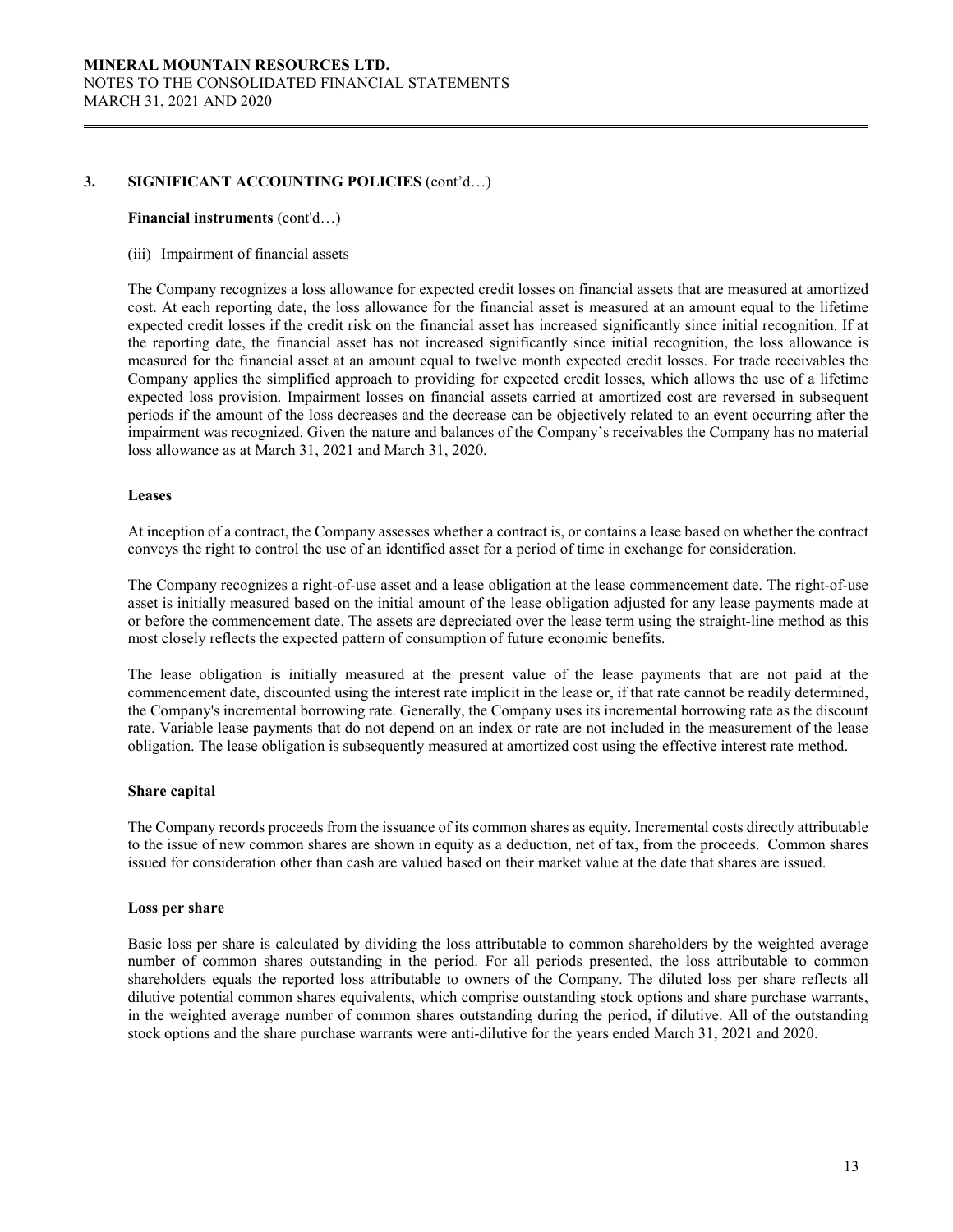# **3. SIGNIFICANT ACCOUNTING POLICIES** (cont'd…)

#### **Share-based payments**

Share-based payments to employees and others providing similar services are measured at the grant date fair value of the instruments issued and amortized over the vesting periods. Share-based payments to non-employees are measured at the fair value of the goods or services received or the fair value of the equity instruments issued if it is determined the fair value of the goods or services cannot be reliably measured, and are recorded at the date the goods or services are received. The amount recognized as an expense is adjusted to reflect the number of options expected to vest. The offset to the recorded cost is to share-based payments reserve. The number of options expected to vest is reviewed and adjusted at the end of each reporting period such that the amount ultimately recognized as an expense is based on the number of options that eventually vest. Consideration received on the exercise of stock options is recorded as share capital and the related share-based payments reserve is transferred to share capital.

The fair value of the stock options is determined using the Black-Scholes option pricing model. Measurement inputs include share price on measurement date, exercise price of the instrument, expected volatility (based on weighted average historic volatility), weighted average expected life of the instruments (based on historical experience), expected dividends, and the risk-free interest rate (based on government bonds).

#### **Foreign currency translation**

The financial statements for the Company and its subsidiaries are prepared using their functional currencies. Functional currency is the currency of the primary economic environment in which an entity operates. The functional currency of the Company and its subsidiary is Canadian dollars, which is the Company's presentation currency.

Foreign currency transactions are translated into the functional currency using exchange rates prevailing at the dates of the transactions. At the end of each reporting period, monetary assets and liabilities that are denominated in foreign currencies are translated at the rates prevailing at that date. Non-monetary assets and liabilities are translated using the historical rate on the date of the transaction. Non-monetary assets and liabilities that are stated at fair value are translated using the historical rate on the date that the fair value was determined. All gains and losses on translation of these foreign currency transactions are charged to profit or loss.

# **Income taxes**

Current taxes receivable or payable are estimated on taxable income or loss for the current year at the statutory tax rates enacted or substantively enacted at the reporting date.

Deferred income tax is recognized on temporary differences arising between the tax bases of assets and liabilities and their carrying amounts in the financial statements. Deferred income tax assets and liabilities are measured at the tax rates that have been enacted or substantially enacted at the end of the reporting period and are expected to apply when the related deferred income tax asset is realized or the deferred income tax liability is settled. Deferred income tax assets also result from unused loss carry forwards, resource related pools and other deductions. At the end of each reporting year the Company reassesses unrecognized deferred tax assets. Deferred income tax assets are recognized for unused tax losses, tax credits and deductible temporary differences, only to the extent that it is probable that future taxable profit will be available against which they can be utilized.

Deferred income tax assets and deferred income tax liabilities are offset if a legally enforceable right exists to set off current tax assets against current tax liabilities and the deferred tax assets and liabilities relate to income taxes levied by the same taxation authority.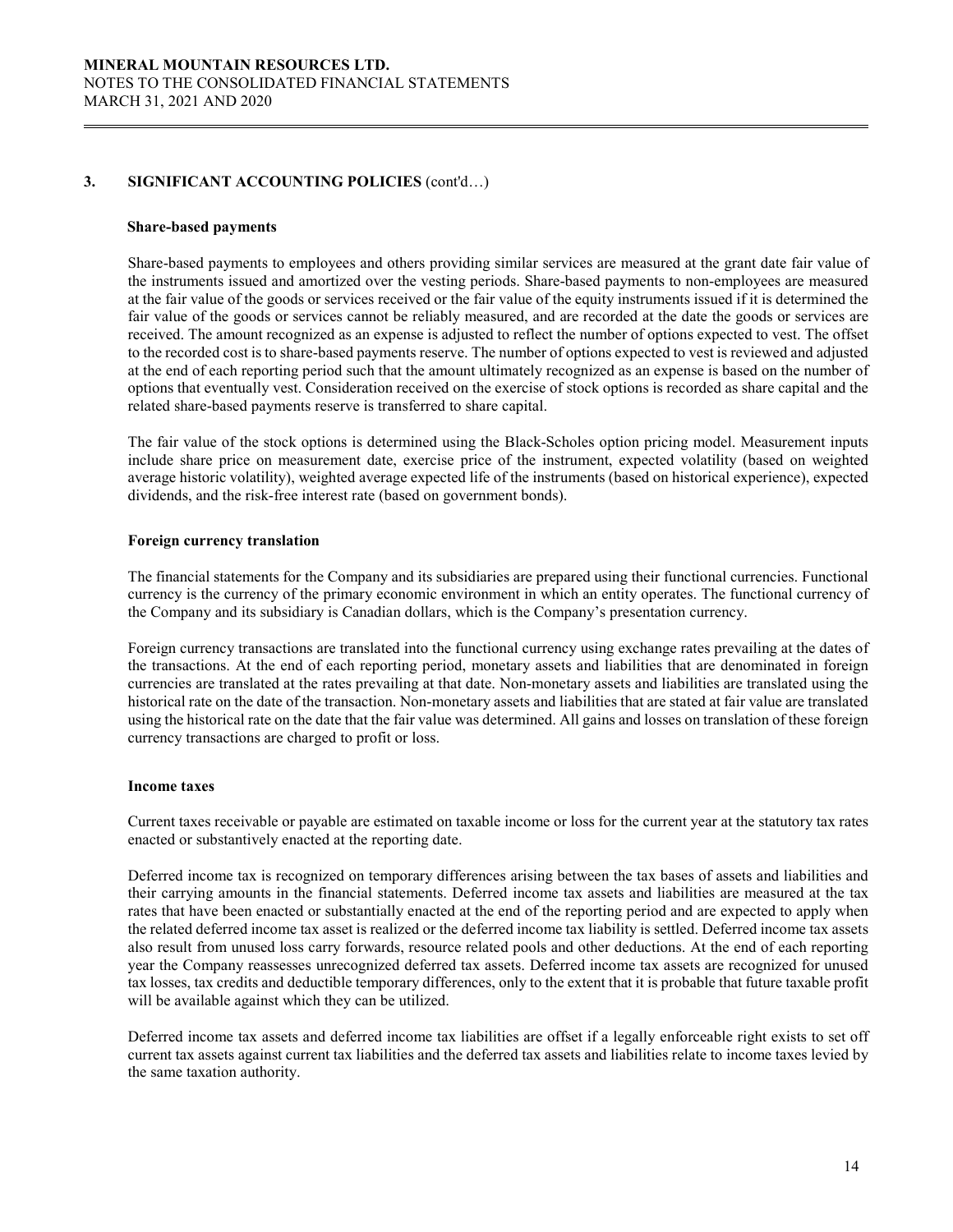# **3. SIGNIFICANT ACCOUNTING POLICIES** (cont'd…)

#### **New accounting standards**

The Company has reviewed future new and amended IFRS pronouncements and determined that there are no standards that are not yet effective that would be expected to have a material impact on the Company's consolidated financial statements.

# **4. PREPAID EXPENSES AND DEPOSITS**

|                                                 |   | 2021                | 2020             |
|-------------------------------------------------|---|---------------------|------------------|
| <b>Exploration deposits</b><br>Prepaid expenses | S | 25,704 \$<br>95,186 | 28,881<br>81,119 |
| Rental deposit                                  |   | 30,450              | 30,450           |
|                                                 | S | 151,340 \$          | 140,450          |

# **5. RESTRICTED CASH**

The Company has provided corporate credit cards to its Chief Executive Officer with a credit limit totalling \$21,400 (\$15,000 in Canadian and \$5,000 in US) for the Company's expenses. As collateral for the credit cards, the Company has a one-year term deposit of \$17,250 earning average annual interest at the prime rate minus 2.27% and a one-year US term deposit of US\$5,750 earning annual interest of 0.2%. As at March 31, 2021, the credit cards had an outstanding balance of \$58 (2020 - \$92) in total.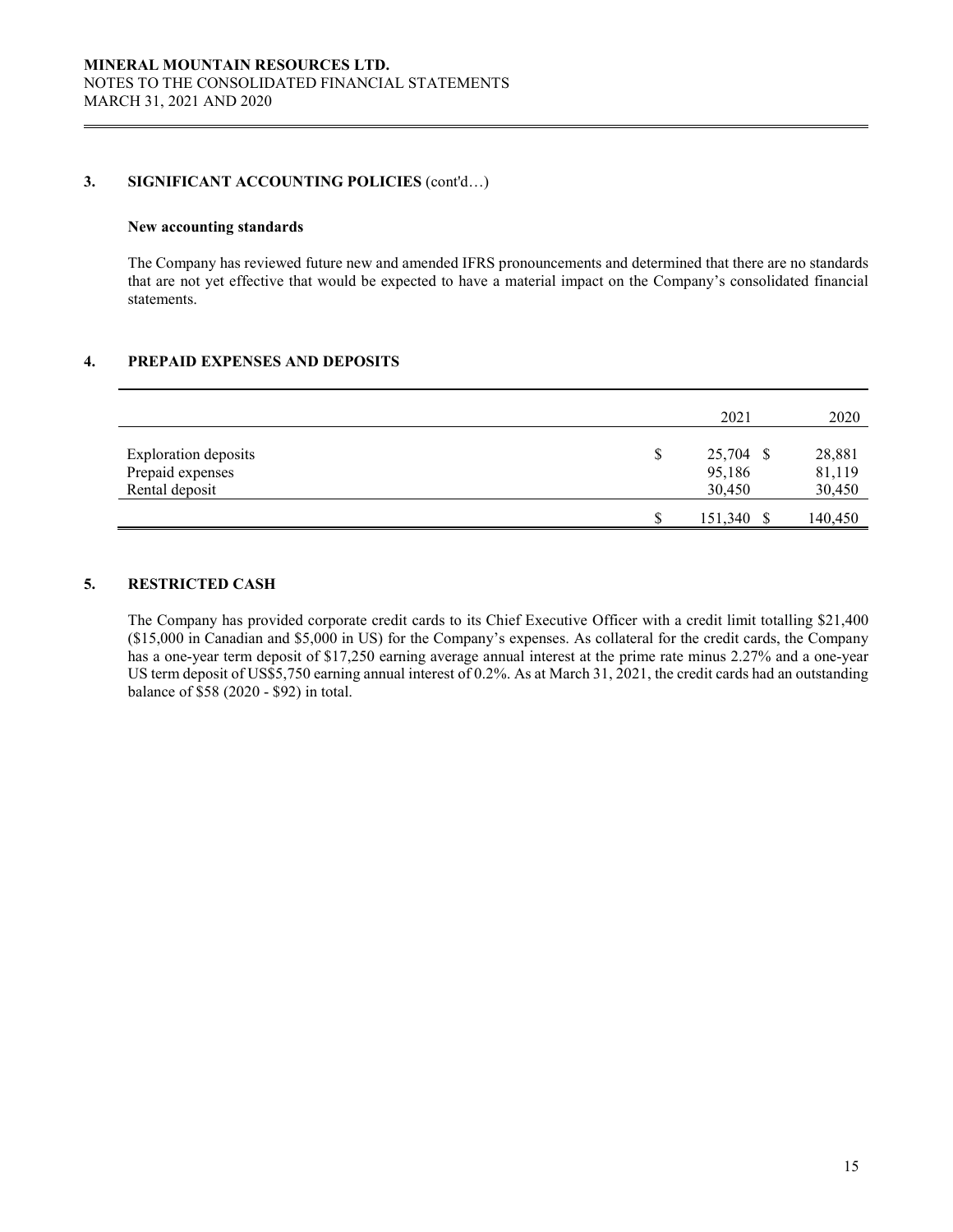# **6. PROPERTY AND EQUIPMENT**

|                                 | Right-of-use<br>asset |    | Computer<br>equipment    |    | Office<br>equipment | Field<br>equipment | Total         |
|---------------------------------|-----------------------|----|--------------------------|----|---------------------|--------------------|---------------|
| Cost                            |                       |    |                          |    |                     |                    |               |
| Balance as at March 31, 2020    | \$<br>96,702          | \$ | 7,970                    | \$ | 13,299              | \$<br>20,367       | \$<br>138,338 |
| Additions                       | 117,755               |    | $\overline{\phantom{a}}$ |    |                     |                    | 117,755       |
| Balance as at March 31, 2021    | 214,457               |    | 7.970                    |    | 13.299              | 20,367             | 256,093       |
| <b>Accumulated depreciation</b> |                       |    |                          |    |                     |                    |               |
| Balance as at March 31, 2020    | 48,351                |    | 1,992                    |    | 5,121               | 10,579             | 66,043        |
| Depreciation for the year       | 37.432                |    | 3.985                    |    | 2,659               | 2.037              | 46,113        |
| Balance as at March 31, 2021    | 85,783                |    | 5,977                    |    | 7,780               | 12,616             | 112,156       |
| Net value as at March 31, 2021  | \$<br>128,674         | S  | 1,993                    | S  | 5,519               | \$<br>7,751        | \$<br>143,937 |

|                                 | Right-of-use<br>asset          | Computer<br>equipment    | Office<br>equipment | Field<br>equipment | Total        |
|---------------------------------|--------------------------------|--------------------------|---------------------|--------------------|--------------|
| Cost                            |                                |                          |                     |                    |              |
| Balance as at March 31, 2019    | \$<br>$\overline{\phantom{a}}$ | \$<br>$\sim$             | \$<br>9,478         | \$<br>20,367       | \$<br>29,845 |
| Additions                       | 96,702                         | 7,970                    | 3,821               | $\qquad \qquad$    | 108,493      |
| Balance as at March 31, 2020    | 96,702                         | 7,970                    | 13,299              | 20,367             | 138,338      |
| <b>Accumulated depreciation</b> |                                |                          |                     |                    |              |
| Balance as at March 31, 2019    | $\overline{\phantom{a}}$       | $\overline{\phantom{0}}$ | 2,843               | 8,542              | 11,385       |
| Depreciation for the year       | 48,351                         | 1,992                    | 2,278               | 2,037              | 54,658       |
| Balance as at March 31, 2020    | 48,351                         | 1,992                    | 5,121               | 10,579             | 66,043       |
| Net value as at March 31, 2020  | \$<br>48,351                   | \$<br>5,978              | \$<br>8,178         | \$<br>9,788        | \$<br>72,295 |

During the year ended March 31, 2021, the Company expensed \$44,076 (2020 - \$52,621) in depreciation to the statement of comprehensive loss and capitalized \$2,037 (2020 - \$2,037) to exploration and evaluation assets.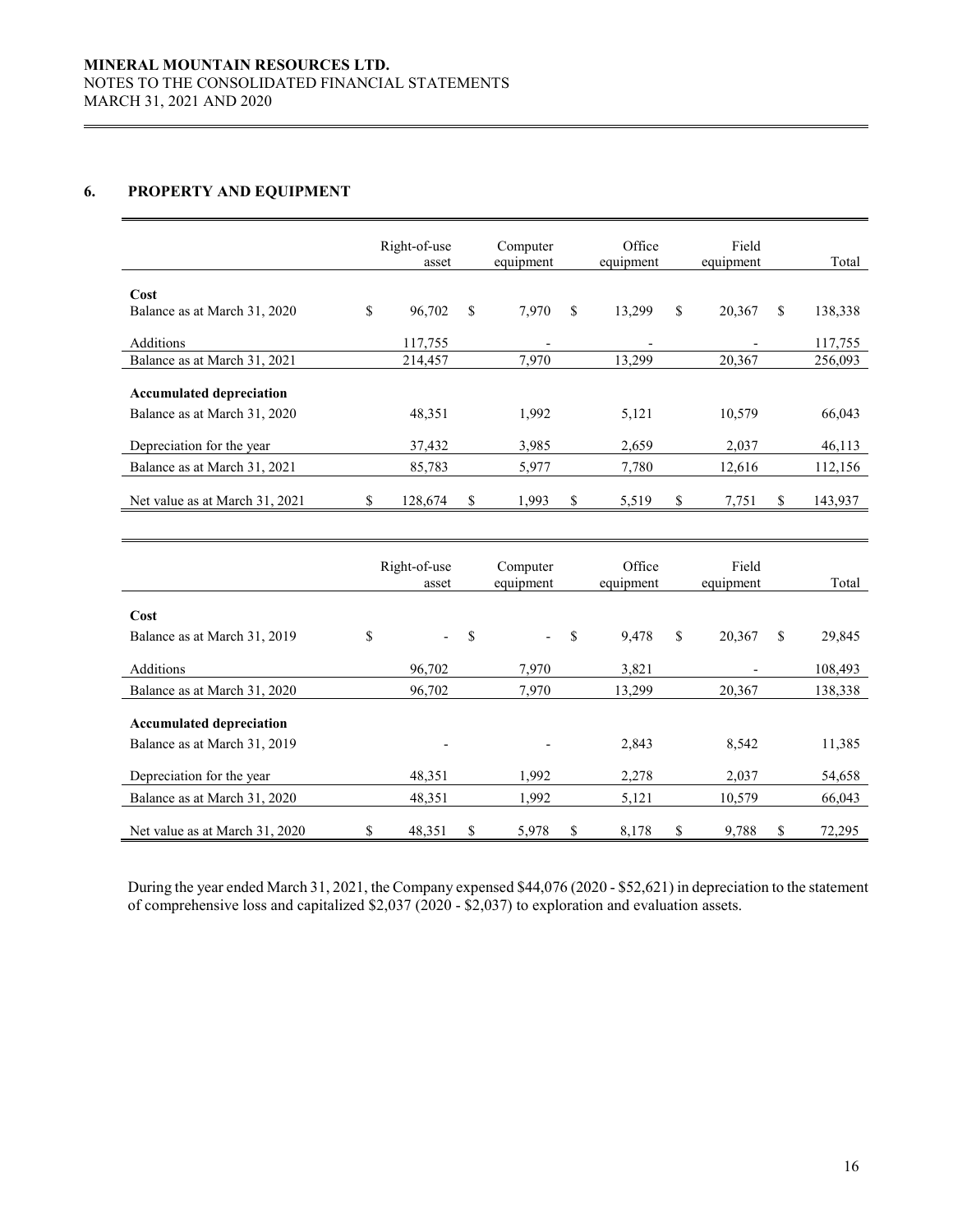# **7. EXPLORATION AND EVALUATION ASSETS**

|                                           | March 31,<br>2019 |    | <b>Additions</b> |    | March 31,<br>2020 |               | <b>Additions</b>         | March 31,<br>2021 |
|-------------------------------------------|-------------------|----|------------------|----|-------------------|---------------|--------------------------|-------------------|
| <b>Standby Gold Project, South Dakota</b> |                   |    |                  |    |                   |               |                          |                   |
| Acquisition costs                         |                   |    |                  |    |                   |               |                          |                   |
| \$<br>Option payments                     | 1,952,850         | \$ | 198,000          | \$ | 2,150,850         | <sup>\$</sup> | $\overline{\phantom{0}}$ | \$<br>2,150,850   |
| Staking and other property costs          | 1,097,127         |    | 115,384          |    | 1,212,511         |               | 118,767                  | 1,331,278         |
|                                           | 3,049,977         |    | 313,384          |    | 3,363,361         |               | 118,767                  | 3,482,128         |
| <b>Exploration</b> costs                  |                   |    |                  |    |                   |               |                          |                   |
| Assays                                    | 76,904            |    | 53,663           |    | 130,567           |               | 2,093                    | 132,660           |
| Drilling                                  | 938,162           |    | 2,450,440        |    | 3,388,602         |               | $\overline{\phantom{a}}$ | 3,388,602         |
| Equipment rental                          | 61,489            |    | 39,578           |    | 101,067           |               | 15,267                   | 116,334           |
| Field work                                | 111,638           |    | 68,462           |    | 180,100           |               | 19,655                   | 199,755           |
| Geological consulting                     | 1,080,747         |    | 206,759          |    | 1,287,506         |               | 119,237                  | 1,406,743         |
| Geophysical survey                        | 357,854           |    | 1,750            |    | 359,604           |               | 86,750                   | 446,354           |
| Miscellaneous                             | 303,031           |    | 58,724           |    | 361,755           |               | 184,793                  | 546,548           |
| State and local taxes                     | 78,584            |    | 94,788           |    | 173,372           |               | 7,114                    | 180,486           |
| Travel                                    | 120,617           |    | 42,210           |    | 162,827           |               | 10,510                   | 173,337           |
|                                           | 3,129,026         |    | 3,016,374        |    | 6,145,400         |               | 445,419                  | 6,590,819         |
| \$                                        | 6,179,003         | S. | 3,329,758        | S. | 9,508,761         | <sup>\$</sup> | 564,186                  | \$10,072,947      |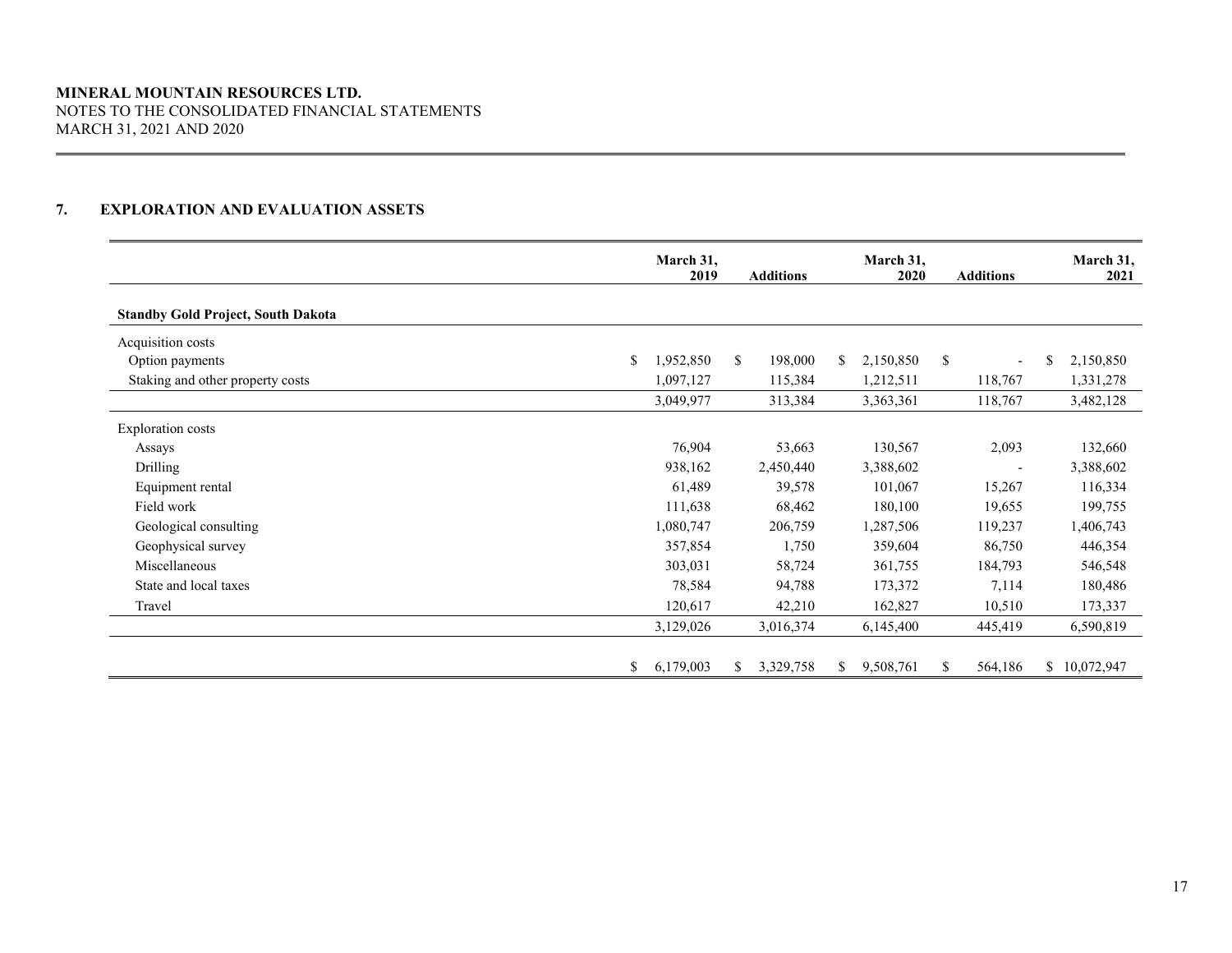# **7. EXPLORATION AND EVALUATION ASSETS** (cont'd…)

# **Standby Gold Project, South Dakota**

The Company's Standby Gold project is located in the Rochford Mining District of the Black Hills, South Dakota. The Standby project includes the following properties:

#### Rochford Claims

During the year ended March 31, 2013, the Company staked 289 unpatented mineral claims ("Rochford Claims") situated in the Rochford Mining District of the Black Hills, South Dakota, at a cost of \$191,390.

During the year ended March 31, 2017, the Company staked an additional 150 unpatented federal lode mining claims for approximately \$81,400.

#### BHB Claims

On March 7, 2016, the Company and its wholly-owned US subsidiary entered into a purchase and sale agreement ("BHB Agreement") with four individuals (collectively the "Owners") to purchase a 100% interest in 19 unpatented lode mineral claims ("BHB Claims") located in the Rochford Mining District and the historical database pertaining to the BHB Claims in consideration of 4,000,000 shares of the Company (issued during the year ended March 31, 2017 with a fair value of \$1,500,000).

In addition, the Company agreed to grant the Owners a collective 2% net smelter returns royalty ("NSR") on the BHB Claims, a collective 1% NSR on the Company's Rochford Claims and a collective 1.5% NSR on claims falling within the area of mutual interest ("Area of Interest Claims Royalty"). The Area of Interest Claims Royalty will only be granted if the acquired property or properties are not already burdened with a royalty.

#### **Standby Property**

On September 2, 2016, the Company and its wholly-owned US subsidiary entered into an option agreement to acquire a 100% interest in the 9 patented lode mineral claims located in the Rochford Mining District. Pursuant to the option agreement, the Company made cash payments of US\$500,000 over a three year period to the optionor and earned a 100% interest in the Standby Property.

In addition, the Company agreed to grant the optionor a 2% NSR and the Company has the option to purchase up to one-half of the NSR (1% NSR) at the price of US\$1,500,000 for 1% NSR or a proportionate amount if the Company purchases less than 1% of the NSR.

On September 23, 2016, the Company purchased a digital database relating to the Standby property in consideration of US\$75,000 (paid) and 500,000 common shares of the Company (issued with a fair value of \$220,000).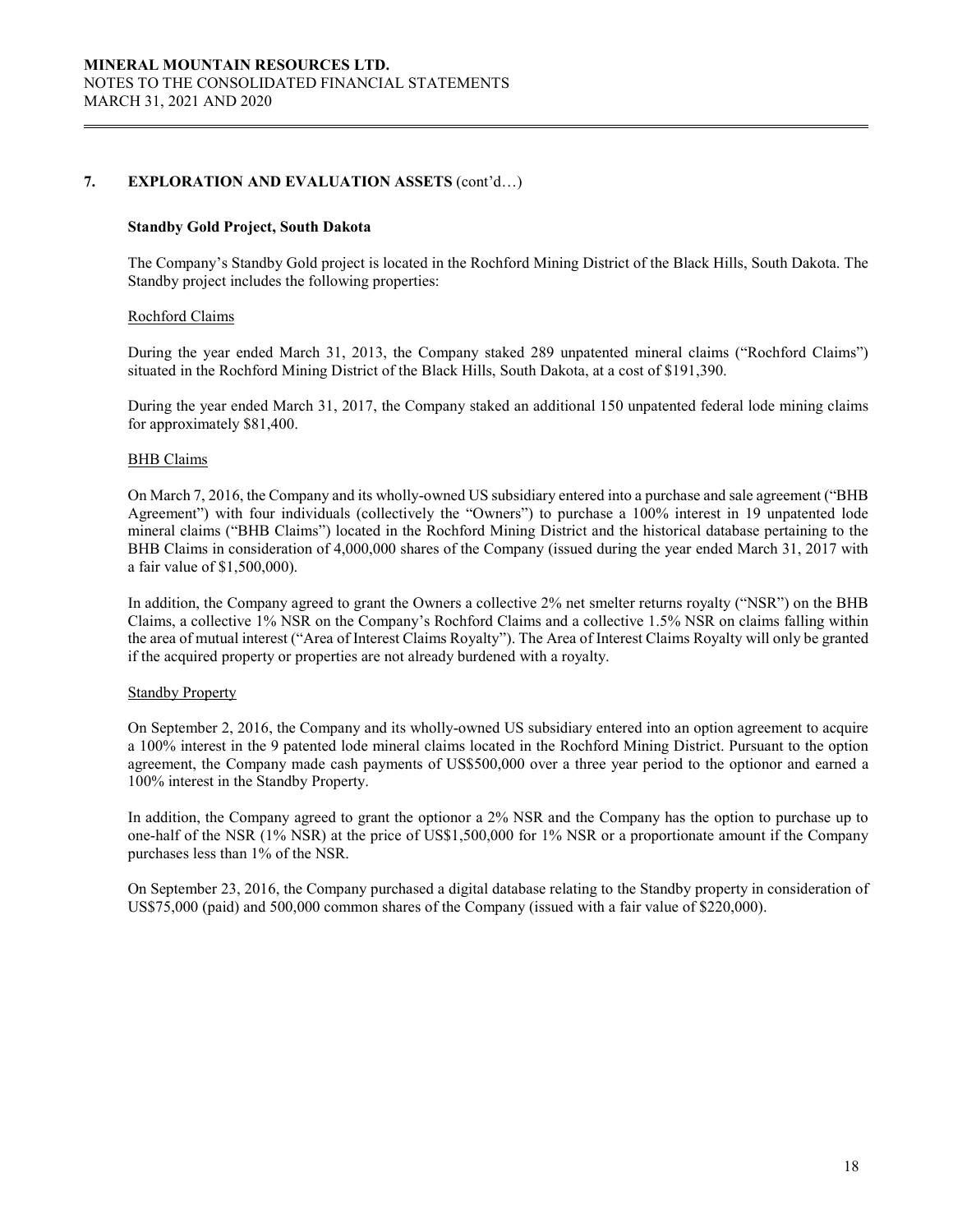# **8. TRADE AND OTHER PAYABLES**

|                                    |   | 2021                 | 2020                |
|------------------------------------|---|----------------------|---------------------|
| Trade payables<br>Accrued expenses | S | 445,616 \$<br>19,000 | 1,006,872<br>19,000 |
|                                    |   | 464,616 \$           | 1,025,872           |

Trade payables of the Company are principally comprised of amounts outstanding for trade purchases relating to exploration activities and accrued expenses for operating activities. The usual credit period taken for trade purchases is between 30 to 90 days.

# **9. LEASE LIABILITY**

A continuity of the Company's lease liability is as follows:

| Lease liability recognized at April 1, 2019               | S | 96,702    |
|-----------------------------------------------------------|---|-----------|
| Interest accrued                                          |   | 9,157     |
| Lease payment paid during the year                        |   | (54, 625) |
| Balance as at March 31, 2020                              | D | 51,234    |
| Interest accrued                                          |   | 5,758     |
| Additional lease liability recognized due to modification |   | 117,755   |
| Lease payment paid during the year                        |   | (54, 625) |
| Balance as at March 31, 2021                              |   | 120,122   |
| Current liability                                         |   | 42,264    |
| Long-term liability                                       |   | 77,858    |

The Company discounted remaining lease payments using its incremental borrowing rate, which was a weighted-average rate of 12%. The Company's share of operating costs for the year ended March 31, 2021 were \$46,654 (2020 - \$44,922) which are variable and were therefore expensed in net loss.

The Company has entered into an office lease agreement for its office premises for a term ending March 31, 2024. The undiscounted future lease payments are as follows:

| 2022 | 45,521  |
|------|---------|
| 2023 | 45,521  |
| 2024 | 54,625  |
|      | 145,667 |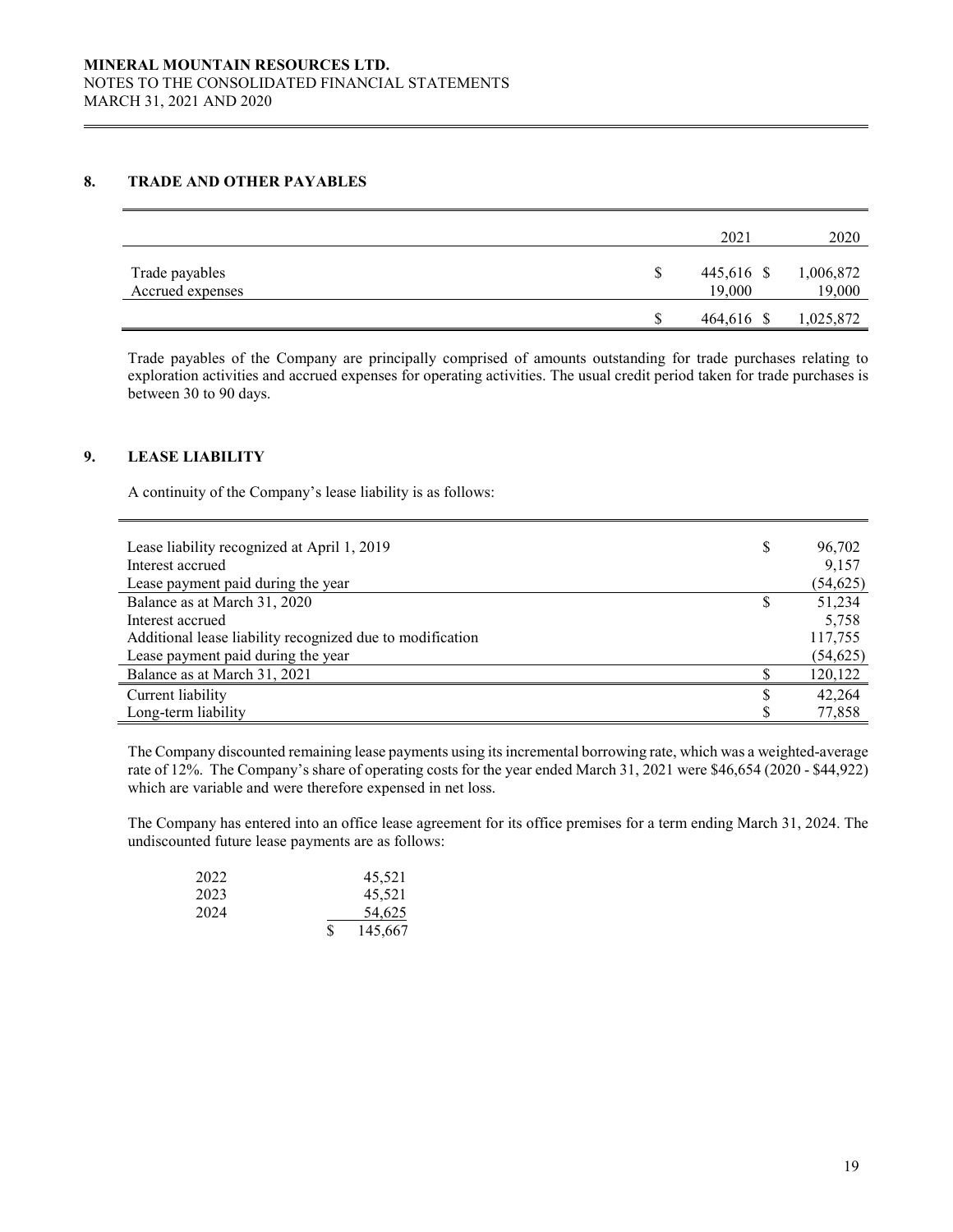# **10. RELATED PARTY TRANSACTIONS**

Amounts due to related parties were for services rendered to the Company by the directors and officers or companies controlled by its directors and officers or former directors and are unsecured, non-interest bearing, and have no specific terms of repayment. During the year ended March 31, 2021, \$Nil was owed to related parties for services rendered to the Company (March 31, 2020 - \$94,389).

During the year ended March 31, 2019, the Company received loans of \$35,000 from the President of the Company. During the year ended March 31, 2020, the Company received additional loans of \$25,400 from the President of the Company. The loans are unsecured, bear annual interest at 5% and are payable on demand. As at March 31, 2020, the Company had repaid the loan in full together with the accrued interest of \$890.

During the year ended March 31, 2020, the Company received loans of \$18,135 from a company controlled by a director of the Company. The loans are unsecured, bear annual interest at 5% and are payable on demand. As at March 31, 2020, the Company had repaid the loan in full together with the accrued interest of \$199.

Key management personnel include directors (executive and non-executive) and senior officers of the Company. The compensation paid or payable to key management personnel during the years ended March 31 is as follows:

|                      | 2021             | 2020    |
|----------------------|------------------|---------|
|                      |                  |         |
| Management fees      | \$<br>324,000 \$ | 324,000 |
| Professional fees    | 62,354           | 74,031  |
| Share-based payments | 242,474          | 238,412 |
|                      |                  |         |
| Total                | \$<br>628,828    | 636,443 |

The Company entered into the following transactions relating to key management personnel and entities over which they have control or significant influence during the year ended March 31, 2021:

- a) Incurred management fees of \$120,000 (2020 \$120,000) to a company controlled by the President of the Company.
- b) Incurred management fees of \$60,000 (2020 \$60,000) to a company controlled by a director of the Company.
- c) Incurred management fees of \$84,000 (2020 \$84,000) to a director of the Company.
- d) Incurred professional fees of \$13,842 (2020 \$15,961) and share issuance costs of \$nil (2020 \$10,220) to a company which a director of the Company is an officer.
- e) Incurred professional fees of \$48,045 (2020 \$47,850) and management of \$60,000 (2020 \$60,000) to a company controlled by the Chief Financial Officer of the Company.
- f) Incurred professional fees of \$467 (2020 \$nil) and other fees of \$2,783 (2020 \$nil) to a company with the Secretary in common with the Company.

The Company has entered into four consulting agreements with a director and three companies controlled separately by two directors and an officer of the Company for management and corporate consulting services for a total monthly fee of \$27,000 plus applicable taxes. These agreements are for a one year term and continue thereafter on a month to month basis and may be terminated with a six month notice or a termination payment equal to six months' remuneration.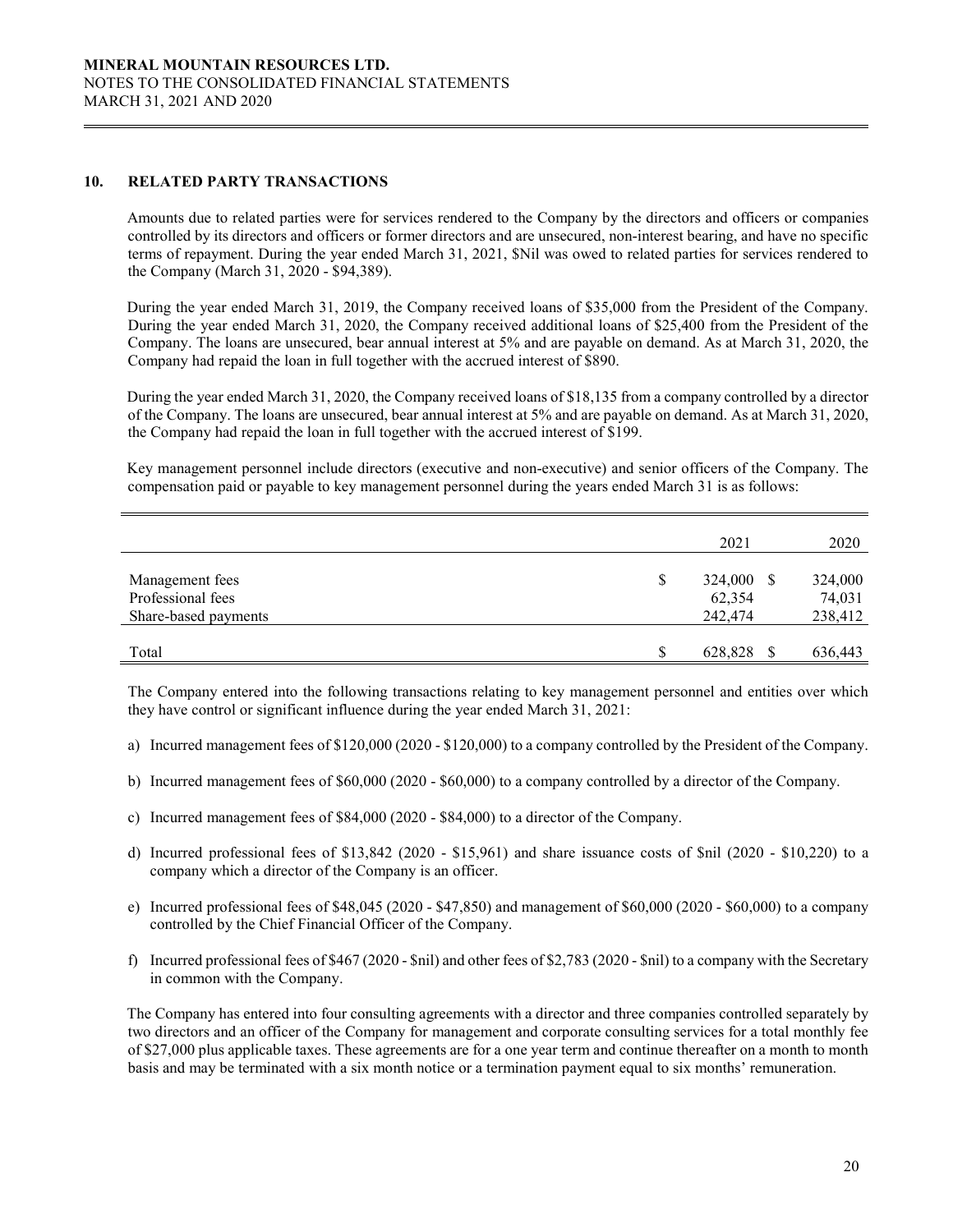# **11. SHARE CAPITAL**

#### **Authorized share capital**

The Company has authorized an unlimited number of common shares with no par value.

#### **Issued share capital**

At March 31, 2021, the Company had 102,208,369 common shares outstanding (2020 - 92,959,003).

#### **Share issuance**

During the year ended March 31, 2021, the Company:

- a) Completed a non-brokered private placement of 2,916,667 units at a price of \$0.30 per unit for gross proceeds of \$875,000. Each unit is comprised of one common share and one warrant; each warrant entitles the holder to acquire one additional common share for a period of 12 months at an exercise price of \$0.40. No value was allocated to the warrants based on the residual method. The Company paid \$59,150 as finders' fees. The Company also incurred filing and other expenses of \$5,375 in connection with the private placement.
- b) Issued 375,000 common shares at \$0.175 per share upon the exercise of stock options for proceeds of \$65,625. Accordingly, \$50,250 was transferred from share-based payments reserve to share capital.
- c) Issued 5,957,699 common shares at \$0.25 per share upon the exercise of warrants for proceeds of \$1,489,425.

During the year ended March 31, 2020, the Company:

- a) Completed a non-brokered private placement of 16,060,867 units at a price of \$0.15 per unit for gross proceeds of \$2,409,130. Each unit is comprised of one common share and one share purchase warrant; each warrant entitles the holder to acquire one additional common share for a period of 12 months at an exercise price of \$0.25. No value was allocated to the warrants based on the residual method. The Company paid \$146,400 as a finders' fee. The Company also incurred filing and other expenses of \$27,908 in connection with the private placement.
- b) Completed a non-brokered private placement of 5,330,600 units at a price of \$0.25 per unit for gross proceeds of \$1,332,650. Each unit is comprised of one common share and one share purchase warrant; each warrant entitles the holder to acquire one additional common share for a period of 12 months at an exercise price of \$0.40. No value was allocated to the warrants based on the residual method. The Company paid \$92,586 and issued 258,412 finder's warrants as a finders' fee. The finder's warrants have the same terms as the warrants issued under the private placement. The finder's warrants were valued at \$34,918 using the Black-Scholes option pricing model (assuming a risk-free interest rate of 1.68%, an expected life of 1 year, annualized volatility of 121.66% and a dividend rate of 0%)The Company also incurred filing and other expenses of \$9,158 in connection with the private placement.
- c) Issued 50,000 common shares at \$0.175 per share upon the exercise of stock options for proceeds of \$8,750. Accordingly, \$6,700 was transferred from share-based payments reserve to share capital.
- d) Issued 2,073,000 common shares at \$0.25 per share upon the exercise of warrants for proceeds of \$518,250.
- e) Issued 1,323,000 common shares to settle debt of \$198,450 due to a creditor and related parties of the Company.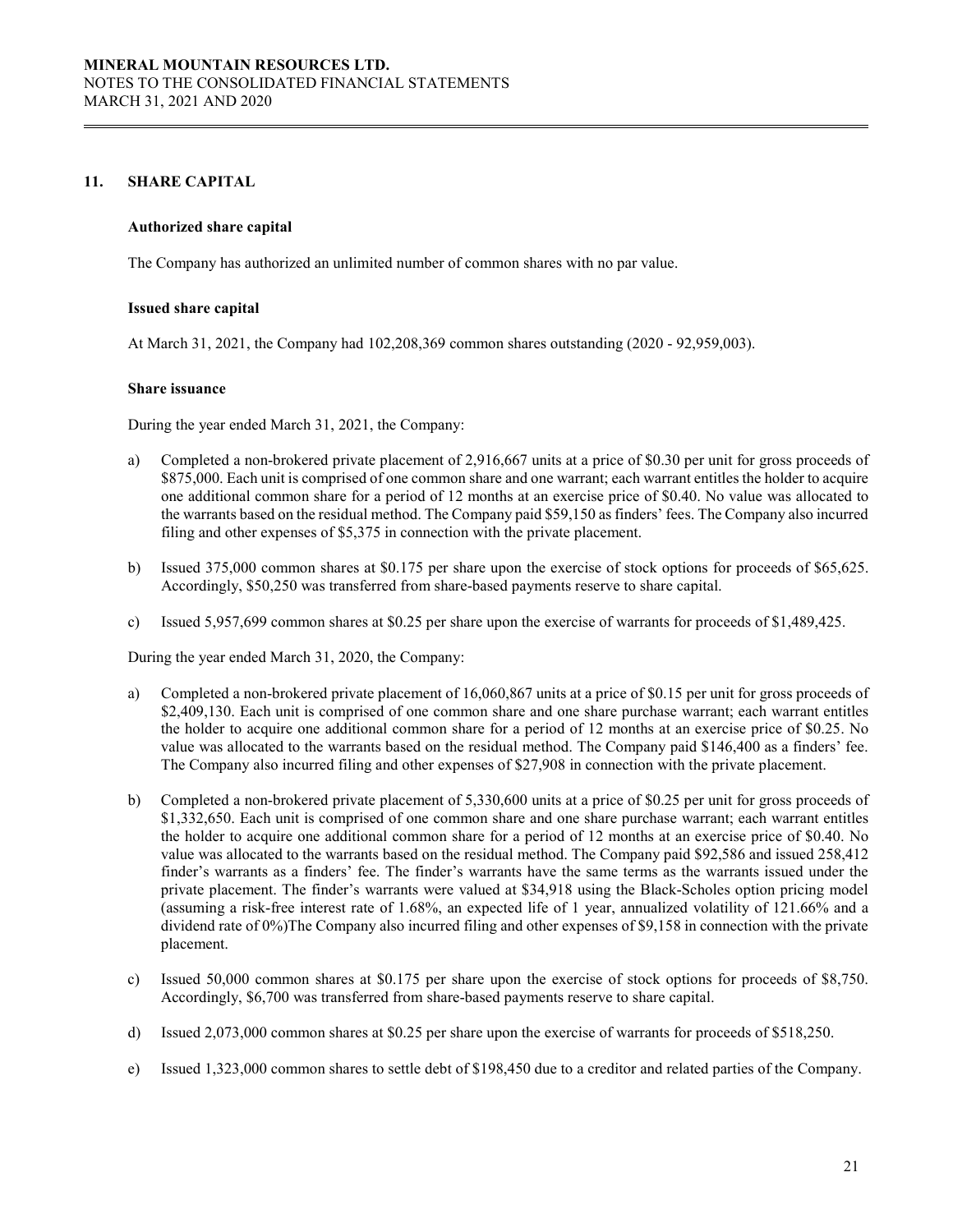# **11. SHARE CAPITAL** (Cont'd…)

#### **Basic and diluted loss per share**

The calculation of basic and diluted loss per share for the year ended March 31, 2021 was based on the loss attributable to common shareholders of \$1,117,714 (2020 - \$1,435,476) and a weighted average number of common shares outstanding of 98,107,763 (2019 - 79,648,899).

At March 31, 2021, 7,425,000 stock options (2020 - 6,200,000) and 8,247,267 warrants (2020 - 33,797,879) were excluded from the diluted weighted average number of common shares calculation as their effect would have been antidilutive.

# **12. SHARE-BASED PAYMENTS**

#### **Stock options**

The Company has adopted an incentive rolling stock option plan (the "Plan") under which it is authorized to grant options to directors, officers, employees and consultants enabling them to acquire up to a maximum of 10% of the issued and outstanding common shares of the Company. The options can be granted for a maximum term of 5 years and vest as determined by the board of directors. Options granted to employees or consultants performing investor relations will vest in stages over 12 months with no more than one quarter of the options vesting in any three month period. The exercise price of options granted under the Plan shall not be less than the closing price of the Company's shares on the trading day immediately preceding the date of grant, less the discount permitted under the TSX-V's policies.

Stock option transactions are summarized as follows:

|                                                                      | Number<br>of Options                              |               | Weighted<br>Average<br>Exercise<br>Price |
|----------------------------------------------------------------------|---------------------------------------------------|---------------|------------------------------------------|
| Balance, March 31, 2019<br>Granted<br>Exercised<br>Expired           | 5,775,000<br>4,000,000<br>(50,000)<br>(3,525,000) | <sup>\$</sup> | 0.32<br>0.20<br>0.18<br>0.30             |
| Balance, March 31, 2020<br>Granted<br>Exercised<br>Cancelled/expired | 6,200,000<br>2,275,000<br>(375,000)<br>(675,000)  | <sup>\$</sup> | 0.26<br>0.25<br>0.18<br>0.32             |
| Balance, March 31, 2021                                              | 7,425,000                                         | <sup>\$</sup> | 0.25                                     |
| Exercisable at March 31, 2021                                        | 6,287,500                                         | S             | 0.25                                     |
| Weighted average fair value of options granted during the year       | \$<br>0.17                                        |               | $(2020 - $0.15)$                         |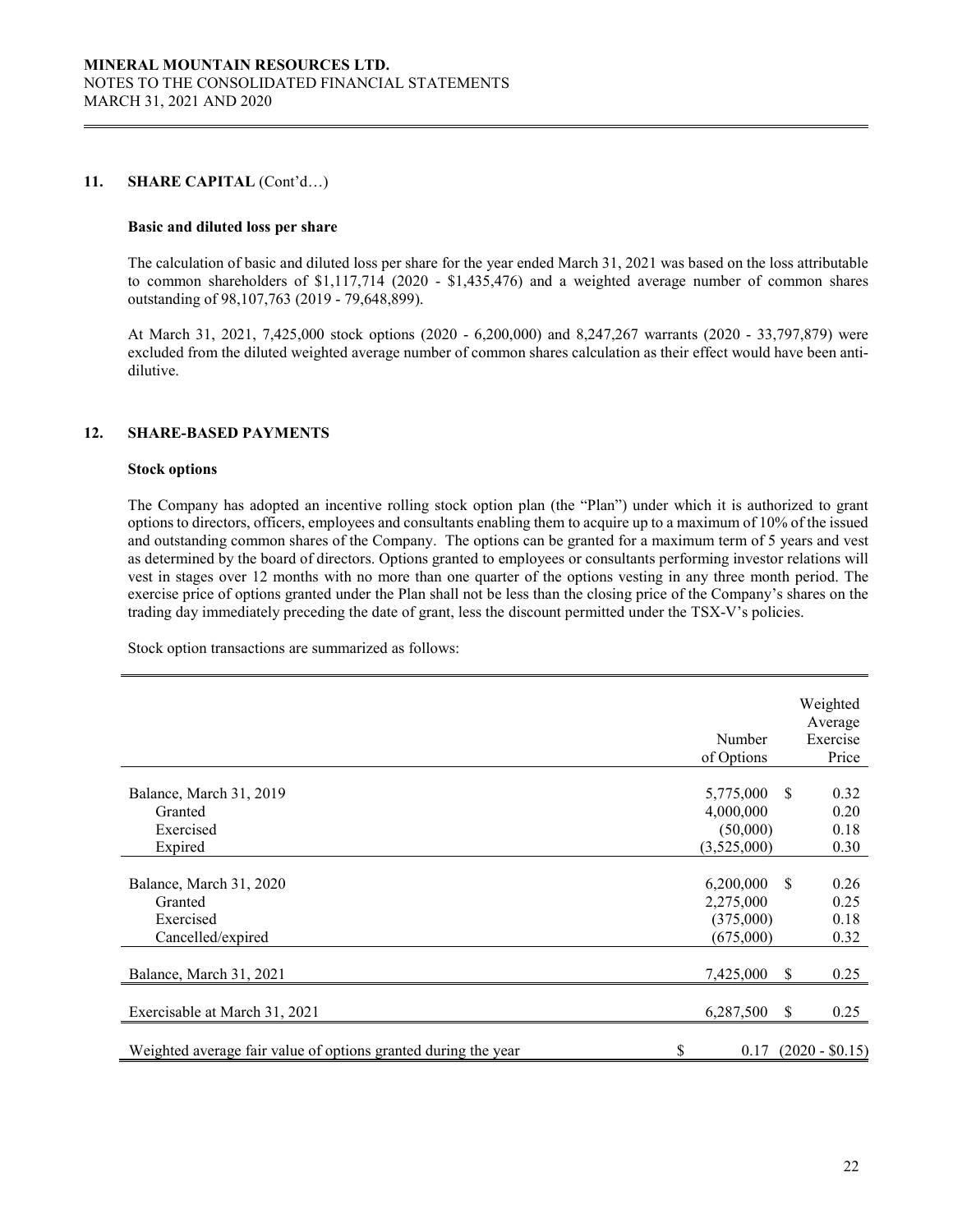# **12. SHARE-BASED PAYMENTS** (Cont'd…)

#### **Stock options** (Cont'd…)

The options outstanding at March 31, 2021 have exercise prices in the range of \$0.15 to \$0.455 and a weighted average remaining contractual life of 2.97 years.

The fair value calculated for stock options granted during the year ended March 31, 2021 was \$378,719 (2020 - \$597,500) using the Black-Scholes option pricing model. For the year ended March 31, 2021, the Company recognized share based payment expense of \$312,467 (2020 - \$545,954) for the portion of stock options that vested during the period.

The following weighted average assumptions were used for the Black-Scholes valuation of stock options granted:

|                          | 2021     | 2020     |
|--------------------------|----------|----------|
|                          |          |          |
| Risk-free interest rate  | $0.21\%$ | $1.46\%$ |
| Expected life of options | 3 Years  | 3 Years  |
| Annualized volatility    | 119.40%  | 116.72%  |
| Dividend rate            | Nil      | Nil      |

As at March 31, 2021 the following stock options were outstanding:

| Number<br>of Options                                             | <b>Exercise Price</b>                                                         | <b>Expiry Date</b>                                                                                                |  |
|------------------------------------------------------------------|-------------------------------------------------------------------------------|-------------------------------------------------------------------------------------------------------------------|--|
| 250,000<br>500,000<br>650,000<br>1,275,000<br>150,000<br>300,000 | 0.455<br>\$<br>0.15<br>\$<br>0.175<br>\$<br>0.35<br>\$<br>0.39<br>\$<br>0.395 | September 22, 2021<br>April 9, 2022<br>October 7, 2022<br>January 8, 2023<br>January 18, 2023<br>January 20, 2023 |  |
| 325,000<br>250,000<br>1,575,000<br>200,000<br>1,950,000          | \$<br>0.25<br>\$<br>0.15<br>\$<br>0.175<br>\$<br>0.40<br>\$<br>0.25           | January 21, 2024<br>April 9, 2024<br>October 7, 2024<br>January 3, 2025<br>January 21, 2026                       |  |
| 7,425,000                                                        |                                                                               |                                                                                                                   |  |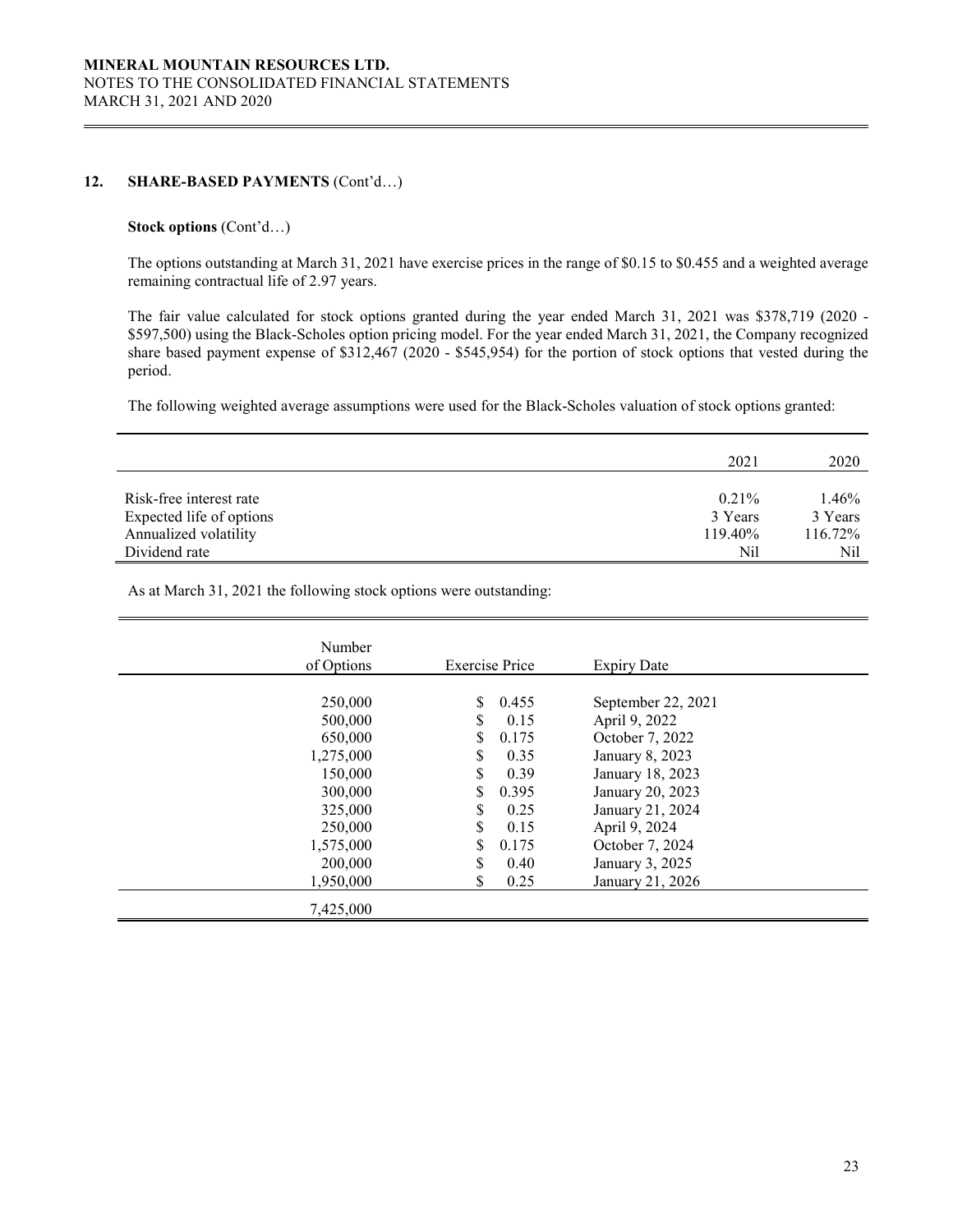# **12. SHARE-BASED PAYMENTS** (Cont'd…)

#### **Warrants**

Warrants are issued as private placement incentives. Value was allocated to the warrants issued with private placement units based on the residual method. Agents' warrants are measured at fair value on the date of the grant as determined using the Black-Scholes option pricing model.

Warrant transactions are summarized as follows:

|                          | Number         | Weighted<br>Average<br>Exercise |
|--------------------------|----------------|---------------------------------|
|                          | of Warrants    | Price                           |
|                          |                |                                 |
| Balance, March 31, 2019  | 14,221,000 \$  | 0.50                            |
| Warrants granted         | 21,391,467     | 0.29                            |
| Agents' warrants granted | 258,412        | 0.40                            |
| Warrants exercised       | (2,073,000)    | 0.25                            |
|                          |                |                                 |
| Balance, March 31, 2020  | 33,797,879 \$  | 0.38                            |
| Warrants granted         | 2,916,667      | 0.40                            |
| Warrants exercised       | (5,957,699)    | 0.25                            |
| Agents' warrants expired | (258, 412)     | 0.40                            |
| Warrants expired         | (22, 251, 168) | 0.41                            |
|                          |                |                                 |
| Balance, March 31, 2021  | 8,247,267<br>S | 0.40                            |

The warrants outstanding at March 31, 2021 have an exercise price of \$0.40 and a weighted average remaining contractual life of 0.29 year.

As at March 31, 2021, the following warrants were outstanding:

| Number<br>of Warrants | <b>Exercise Price</b> | <b>Expiry Date</b> |  |
|-----------------------|-----------------------|--------------------|--|
| 5,330,600             | 0.40                  | June 5, 2021       |  |
| 666,667               | 0.40<br>S             | August 19,2021     |  |
| 2,000,000             | 0.40<br>\$            | September 30, 2021 |  |
| 250,000               | 0.40                  | October 9, 2021    |  |
| 8,247,267             |                       |                    |  |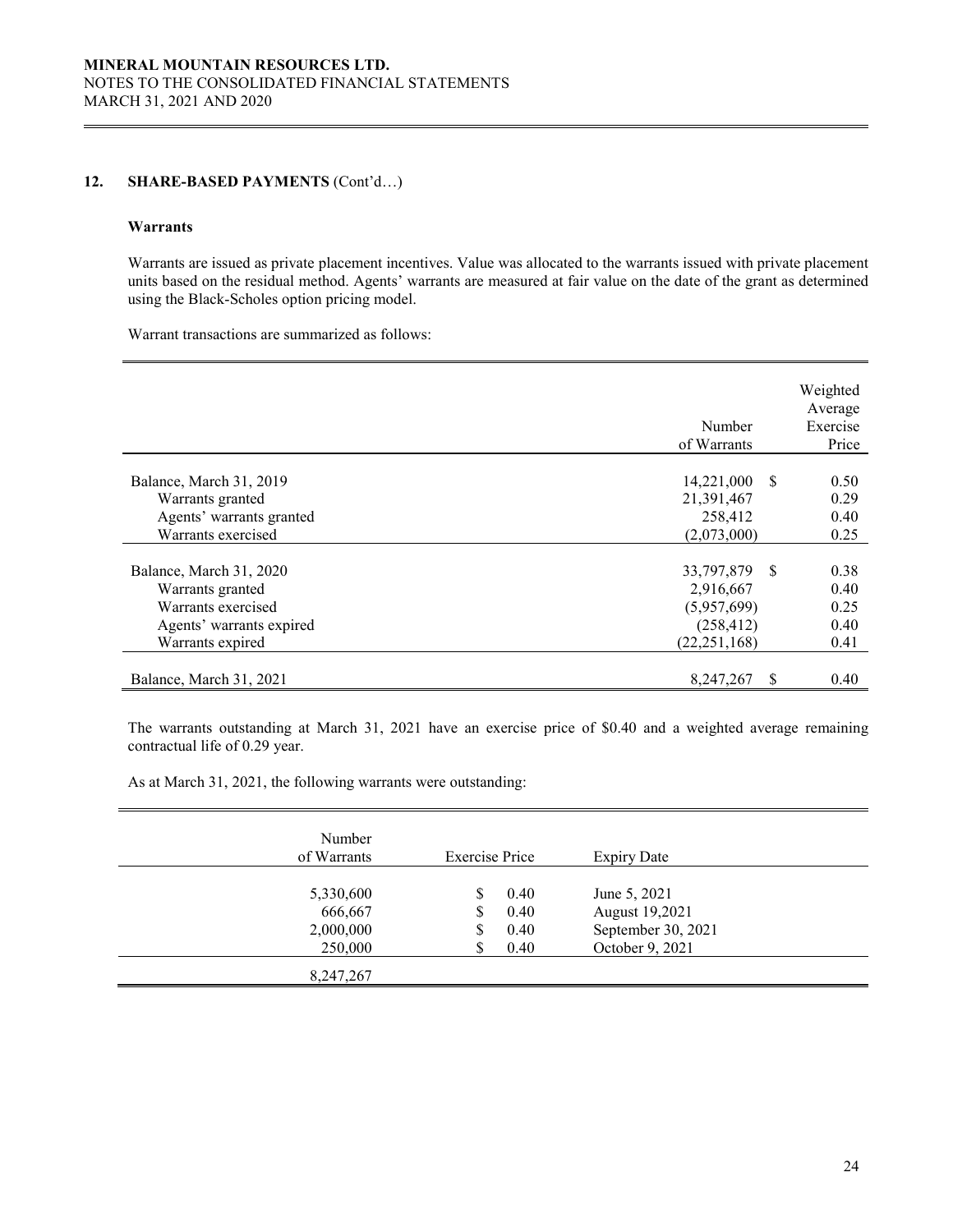#### **13. SUPPLEMENTAL CASH FLOW INFORMATION**

Significant non-cash investing and financing transactions during the year ended March 31, 2021 included:

- (a) The Company allocated depreciation of equipment of \$2,037 to exploration and evaluation assets.
- (b) Included in trade and other payables are \$419,317 related to exploration and evaluation assets.

Significant non-cash investing and financing transactions during the year ended March 31, 2020 included:

- (a) The Company allocated depreciation of equipment of \$2,037 to exploration and evaluation assets.
- (b) Included in trade and other payables are \$984,582 related to exploration and evaluation assets.
- (c) The Company reversed trade and other payables of \$101,000 related to exploration and evaluation assets.
- (d) Issued 1,323,000 common shares to settle debt of \$198,450 due to a creditor and related parties of the Company.

# **14. SEGMENTED INFORMATION**

#### **Operating segments**

The Company operates in a single reportable segment – the acquisition, exploration and development of mineral properties.

#### **Geographic segments**

The Company's non-current assets are located in Canada the USA as follows:

#### At March 31, 2021:

|                                   | Canada        | <b>USA</b>       |    | Total      |
|-----------------------------------|---------------|------------------|----|------------|
| Property and equipment            | \$<br>136,186 | \$<br>7,751      | \$ | 143,937    |
| Exploration and evaluation assets |               | 10,072,947       |    | 10,072,947 |
|                                   | \$<br>136,186 | \$<br>10,080,698 | S  | 10,216,884 |
| At March 31, 2020:                |               |                  |    |            |
|                                   | Canada        | <b>USA</b>       |    | Total      |
| Property and equipment            | \$<br>62,507  | \$<br>9,788      | \$ | 72,295     |
| Exploration and evaluation assets | ٠             | 9,508,761        |    | 9,508,761  |
|                                   | \$<br>62,507  | \$<br>9,518,549  |    | 9,581,056  |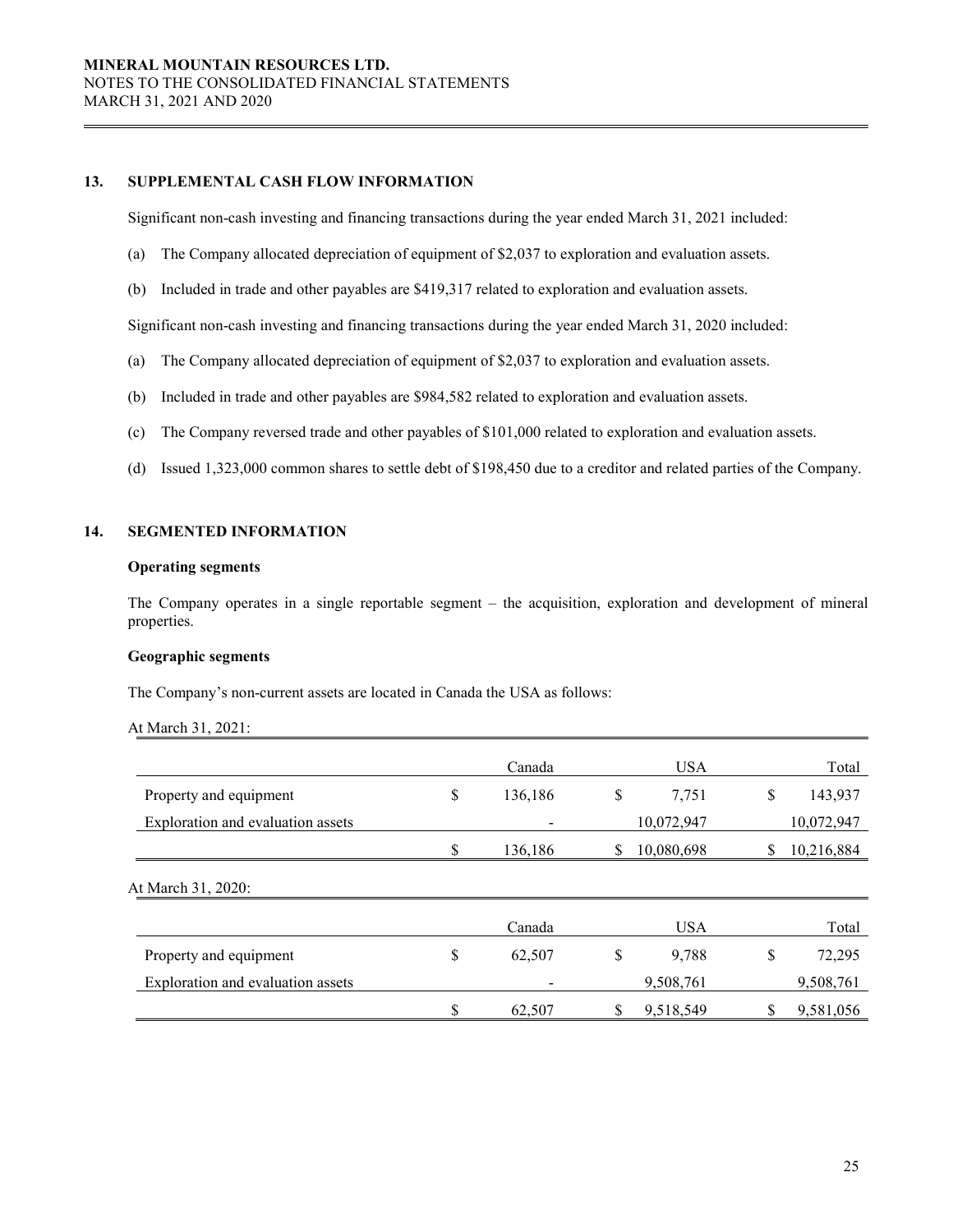# **15. INCOME TAXES**

A reconciliation of income taxes at statutory rates with the reported taxes is as follows:

|                                                 |    | 2021                     |              | 2020        |
|-------------------------------------------------|----|--------------------------|--------------|-------------|
|                                                 |    |                          |              |             |
| Loss before income taxes                        | S  | (1,117,714)              | <sup>8</sup> | (1,435,476) |
|                                                 |    |                          |              |             |
| Statutory tax rate                              |    | 27%                      |              | 26.8%       |
|                                                 |    |                          |              |             |
| Expected income tax recovery at statutory rates | \$ | $(301,782)$ \$           |              | (384,707)   |
| Non-deductible items                            |    | 85,926                   |              | 146,854     |
| Change in statutory tax rates                   |    | (63,700)                 |              | 230         |
| Other                                           |    | 49,247                   |              | (78, 563)   |
| Unrecognized temporary differences              |    | 230,309                  |              | 316,186     |
|                                                 |    |                          |              |             |
| Deferred income tax recovery                    |    | $\overline{\phantom{0}}$ |              |             |

# **Deferred income tax assets and liabilities**

The Company has available for deduction against future taxable income non-capital losses of approximately \$13,000,000. These losses, if not utilized, will expire between 2029 and 2041. Subject to certain restrictions, the Company also has resource expenditures of approximately \$28,000,000 and share issuance costs of approximately \$238,000 available to reduce taxable income in future years. Deferred tax assets which may arise as a result of these non-capital losses and resource deductions have not been recognized in these financial statements as the Company determined that, as at March 31, 2021, their realization is uncertain.

The nature and tax effect of the temporary differences giving rise to the unrecognized deferred tax assets are as follows:

|                                         |   | 2021      | 2020      |
|-----------------------------------------|---|-----------|-----------|
| Exploration and evaluation assets       | S | 4,935,754 | 4,935,754 |
| Non-capital loss carry forwards         |   | 3,519,534 | 3,301,446 |
| Capital loss carry forwards             |   | 193,780   | 193,780   |
| Share issuance costs                    |   | 64,467    | 77,806    |
| Equipment                               |   | 134,102   | 108,542   |
|                                         |   |           |           |
| Unrecognized deferred income tax assets |   | 8,847,637 | 8,617,328 |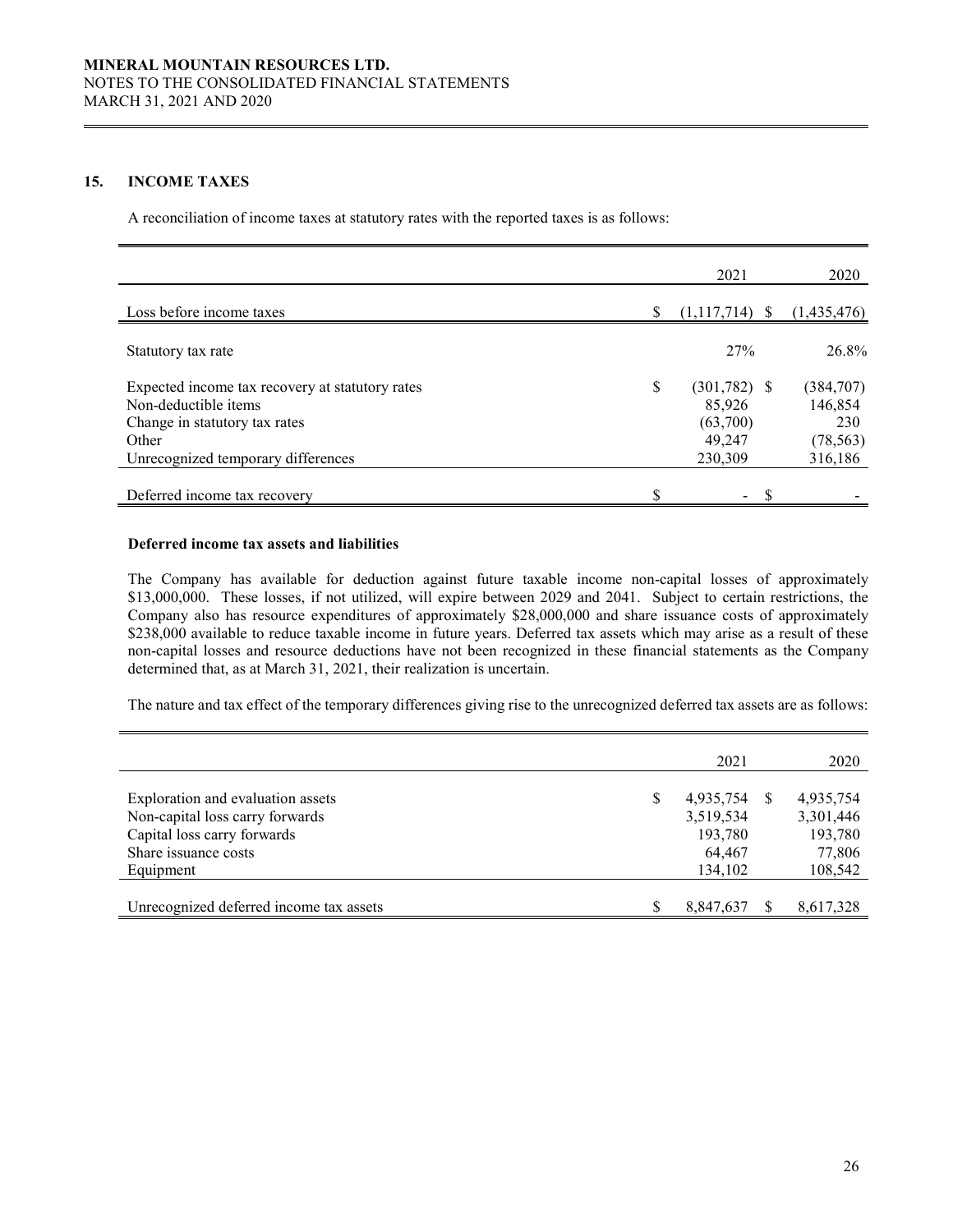#### **16. FINANCIAL INSTRUMENTS**

The Company classified its financial instruments as follows: cash and restricted cash classified as subsequently measured at amortized cost; trade and other payables and amounts due to related parties as subsequently measured at amortized cost financial liabilities. The carrying amount of financial assets and liabilities carried at amortized cost is a reasonable approximation of fair value due to the relatively short period to maturity of these financial instruments.

# **Financial risk management**

The Company's financial risks arising from its financial instruments are credit risk, liquidity risk, interest rate risk and foreign exchange rate risk. The Company's exposures to these risks and the policies on how to mitigate these risks are set out below. Management manages and monitors these exposures to ensure appropriate measures are implemented on a timely and effective manner.

#### *Credit risk*

Credit risk is the risk of potential loss to the Company if the counter party to a financial instrument fails to meet its contractual obligations. The credit risk of the Company is associated with cash and restricted cash. The credit risk with respect to its cash and restricted cash is minimal as they are held with high-credit quality financial institutions. Management does not expect these counterparties to fail to meet their obligations.

#### *Liquidity risk*

Liquidity risk is the risk that the Company will not meet its obligations associated with its financial liabilities as they fall due. The Company performs cash flow forecasting for each fiscal year to ensure there is sufficient cash available to fund its projects and operations. As at March 31, 2021, the Company had a cash balance of \$456,167 and current liabilities of \$506,880. The Company's financial liabilities include trade and other payables which have contractual maturities of 30 days or are due on demand.

At present, the Company's operations do not generate cash flow. The Company's primary source of funding has been the issuance of equity securities through private placements and the exercise of stock options and warrants as well as loans from related parties. Despite previous success in acquiring these financings, there is no guarantee of obtaining future financings.

#### *Interest rate risk*

Interest risk is the risk that fair value or future cash flows of a financial instrument will fluctuate because of changes in the market interest rates. The Company is exposed to interest rate risk to the extent that the cash maintained at the financial institutions. The interest rate risks on cash and restricted cash are not considered significant due to their shortterm nature and maturity.

#### *Foreign exchange rate risk*

Foreign exchange risk is the risk that fair value or future cash flows of a financial instrument will fluctuate because of changes in foreign exchange rates. The Company's functional currency is the Canadian dollar and major purchases are transacted in Canadian dollars. The Company funds certain operations, exploration and administrative expenses in the United States by using US dollars converted from its Canadian bank accounts. At March 31, 2021, the Company had financial assets of \$132,007 and financial liabilities of \$421,450 denominated in United States dollars. A 10% strengthening of the US dollar would affect net loss by approximately \$29,000. The Company does not hedge its foreign exchange risk.